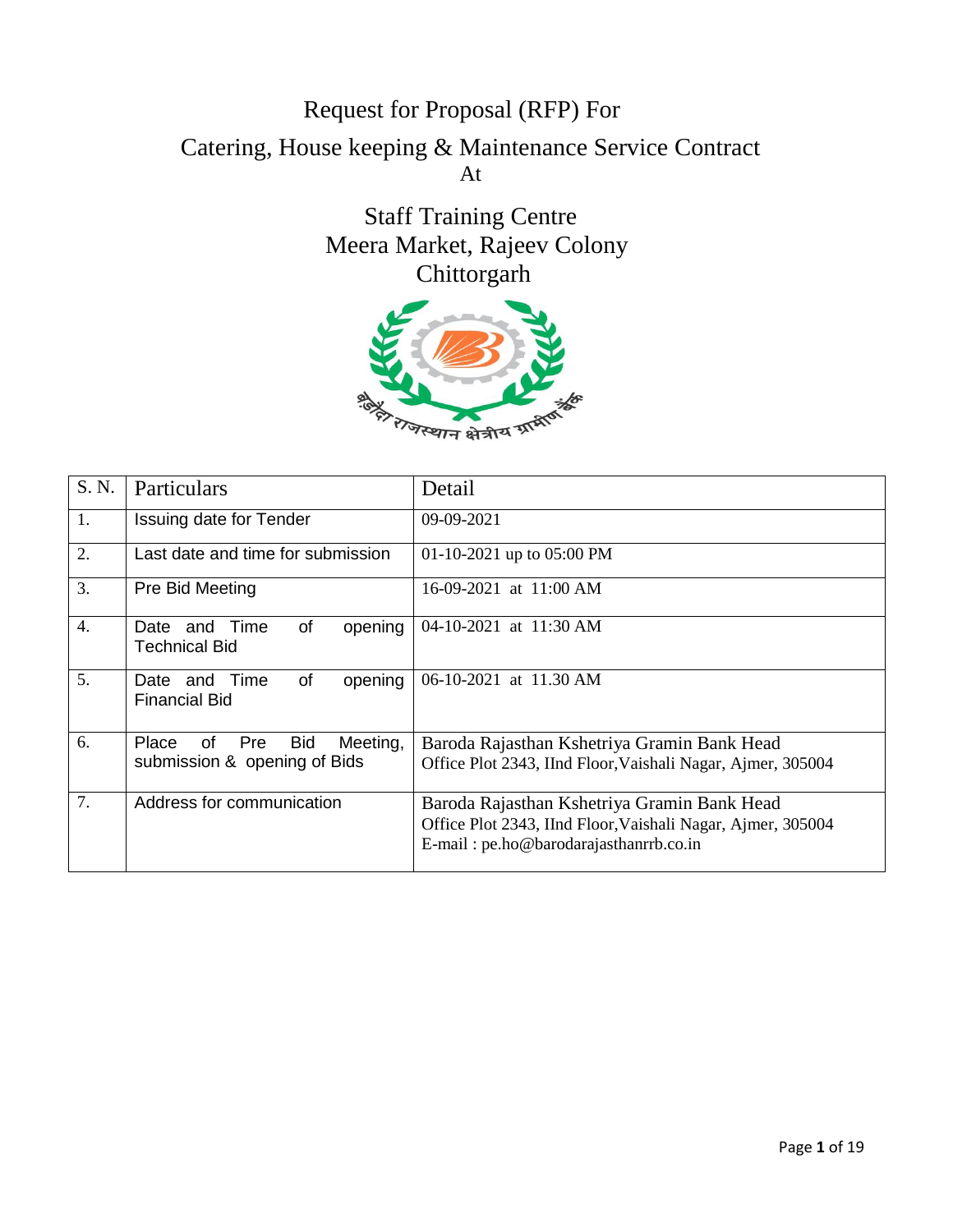बड़ौदा राजस्थान क्षेत्रीय ग्रामीण बैंक, राजस्थान के 21 जिलों में 867 शाखाओं, 12 क्षेत्रीय कार्यालयों के साथ अग्रणी ग्रामीण बैंक है। बैंक प्रतिष्ठित, सक्षम एवं अनुभवी निविदा दाताओं से बैंक के स्टाफ प्रशिक्षण केन्द्र, चित्तौडगढ में केटरिंग, हाउसकीपिंग व संधारण कार्य के लिए मुहरबंद लिफाफे में निविदा आमंत्रित करता है। उक्त कार्यादेश तीन वर्ष की अवधि के लिए प्रभावी रहेगा जिसे बैंक द्वारा आवश्यक समझे जाने पर समान शर्तो पर आगे बढाया जा सकता है।

## A. Scope of Work :-

- 1. बैंक के ट्रेनिंग सेन्टर मीरा मार्केट, राजीव कॉलोनी, चित्तौडगढ में केटरिंग, हाउसकीपिंग व संधारण का कार्य। उक्त ट्रेनिंग सेन्टर प्रथम तल, तृतीय तल एवं चतुर्थ तल पर स्थित है।
- 2. **अवधि** :– अन्तिम रूप से सफल निविदादाता को क्रयादेश दिनाँक से तीन वर्ष की अवधि हेतु कार्यादेश दिया जायेगा जिसे बैंक द्वारा आवश्यक समझे जाने एवं संतोषजनक सेवाएं होने पर समान शर्तो पर आगे बढाया जा सकता है।

## B. Eligibility Criteria :-

- 1. निविदादाता फर्म को केटरिंग, हाउसकीपिंग व संधारण कार्य का विगत सात वर्षो (अप्रेल 2014 से मार्च 2021 तक) में न्यूनतम तीन वर्ष का अनुभव किसी भी राष्ट्रीयकृत बैंक / सरकारी वित्तीय संस्थान / प्राईवेट बैंक / क्षेत्रीय ग्रामीण बैंकों में जहाँ ट्रेनिंग मय होस्टल की सुविधा उपलब्ध हो, में होना चाहिए। इसके लिए कार्यादेश की प्रति या संतोषजनक सेवाएं दिये जाने का पत्र संलग्न करें।
- 2. निविदादाता फर्म का टर्नओवर / प्राप्तियां गत तीन वित्तीय वर्षो 2018–19, 2019–20 एवं 2020–21 में औसत रू 10.00 लाख होनी चाहिए एवं गत तीन वित्तीय वर्षो में प्रत्येक वर्ष लाभ में होनी चाहिए। इसके प्रमाण के लिए वित्तीय वर्ष 2018–19, 2019–20 एवं 2020–21 की अंकेक्षित Balance Sheet संलग्न करें। जहाँ अंकेक्षण नियमानुसार आवश्यक नही हो वहाँ CA द्वारा प्रमाणित बैलेन्स शीट प्रस्तुत करें। वर्ष 2020–21 हेत् यदि अंकेक्षण कार्य पूर्ण नही हुआ है, तो भी प्रमाणित बैलेन्स शीट प्रस्तुत की जाए।
- 3. निविदादाता फर्म के पास वैध पैन (PAN) व जीएसटी (GST) प्रमाण पत्र संलग्न करें।
- 4. निविदादाता फर्म द्वारा उक्त कार्य हेतु वैध लाइसेंस, अधिकृत प्राधिकारी द्वारा जारी प्रमाण पत्र संलग्न किया जाना आवश्यक है।
- 5. निविदादाता फर्म का नाम निविदा जारी किये जाने की दिनाँक को किसी भी बैंक / सरकारी वित्तीय संस्था / आई.बी.ए. / आर.बी.आई. की ब्लैक लिस्ट फर्म / कम्पनी की सूची में नहीं होना चाहिए। इस आशय का रू पचास (50 / -) के स्टाम्प पर स्वयं का घोषणा पत्र, नोटराईज करवाकर संलग्न करें।
- 6. उक्त सूचना गलत पाए जाने पर निविदादाता फर्म का नाम बैंक की ब्लैक लिस्ट फर्म/कम्पनी की सूची में सूची में डाल दिया जाएगा।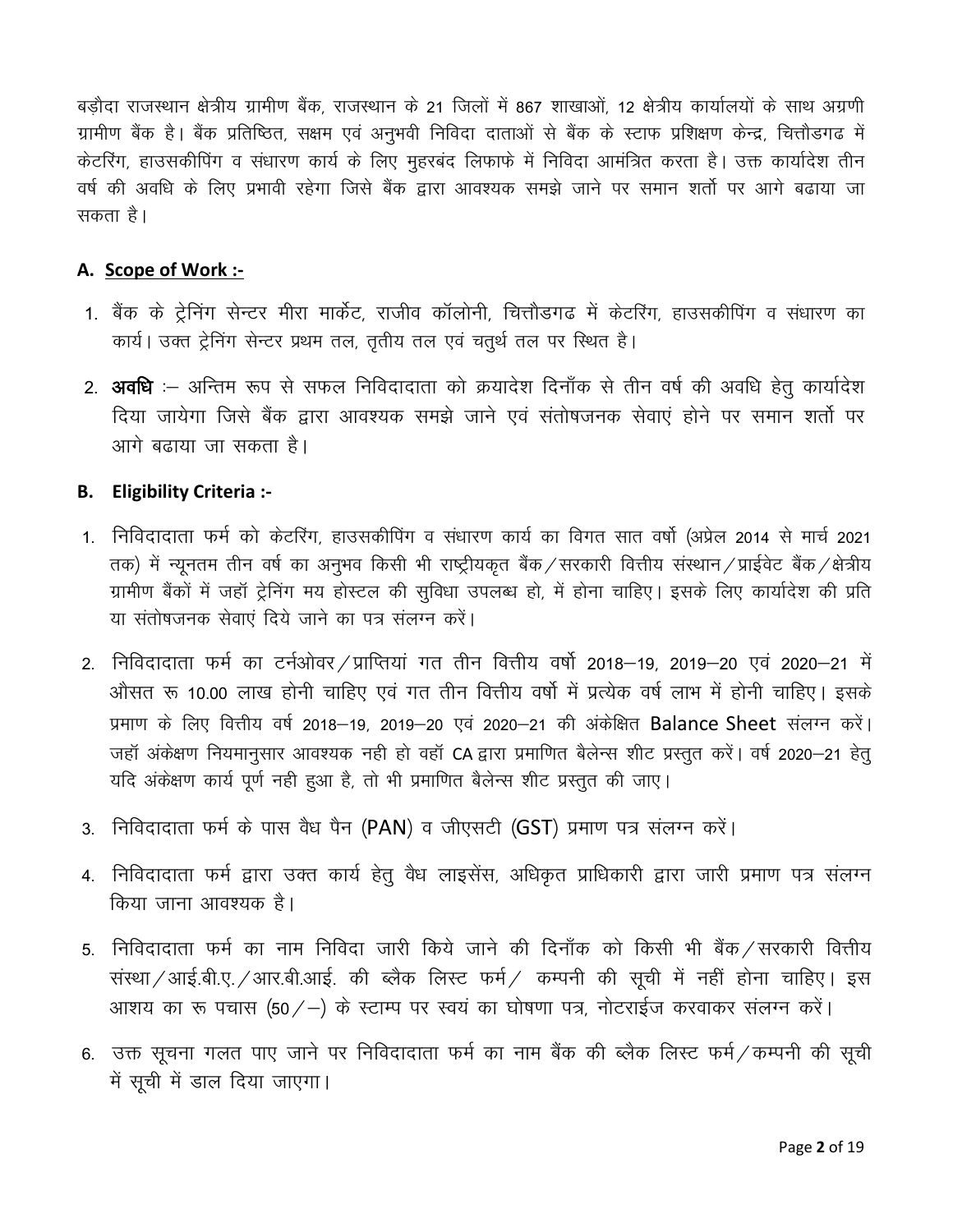# C. निविदा की अन्य शर्ते :--

- 1. निविदादाता अपनी निविदा सीलबन्द लिफाफे में प्रेषित करें जिस पर **''बैंक के स्टाफ ट्रैनिंग सेन्टर** चित्तौडगढ पर केटरिंग, हाउसकीपिंग व संधारण कार्य हेतू निविदा" अंकित हो।
- 2. तकनीकी निविदा मय आवेदन पत्र(Annexure 3), Annexure 1 के साथ एवं वित्तीय निविदा दोनो अलग-अलग सीलबन्द लिफाफों में बन्द कर एक अन्य सीलबन्द लिफाफे में प्रेषित की जावे।
- 3. अंतिम दिनांक एवं समय के पश्चात प्राप्त, अधूरी एवं शर्तो सहित निविदा स्वीकार नही की जायेगी।
- 4. निर्धारित दिनांक व समय तक प्राप्त निविदाओं की अहर्ता व तकनीकी रूप से योग्यता की जाँच की जावेगी। किसी भी निविदादाता के द्वारा दिये गये दस्तावेजों के पश्चात क्रय समिति द्वारा तकनीकी निविदा खोले जाने के बाद किसी प्रकार की कमी पाये जाने पर संबन्धित फर्म को एक दिवस का समय उक्त कार्य की पूर्ति हेतू दिया जाएगा। बैंक द्वारा अन्य विभिन्न मापदण्डों के आधार पर तकनीकी रूप से योग्य पाये गये निविदादाताओं की वित्तीय निविदा खोली जायेगी।
- 5. निविदादाता के द्वारा दी गई जानकारी / सूचना के किसी भी समय गलत पाये जाने पर या कार्य असंतुष्ट पाये जाने पर अर्नेस्ट मनी के रूप में दी गई राशि को जब्त कर लिया जायेगा।
- 6. बैंक को किसी भी निविदा को किसी भी समय, किसी भी स्तर पर स्वीकार करने / निरस्त करने का अधिकार होगा। इस हेतु कारण बताना आवश्यक नहीं होगा।
- 7. सफल निविदादाता को निविदा की शर्तो व कार्य के आकार / प्रकार एवं पर्यवेक्षण की दृष्टि से कार्य संपादन हेतू आवश्यक कार्यपालक / स्टॉफ / मानव संसाधन के लिए श्रम कानून व अन्य सम्बन्धित कानून में निहित प्रावधानों की पालना अनिवार्य रूप से करनी होगी। इस हेतु आवश्यक होने पर श्रम कानून व अन्य सम्बन्धित कानून के अनुसार पंजीयन करवाना होगा।
- 8. बैंक के चित्त्तौडगढ ट्रेनिंग सेन्टर पर अनुमानतः 40 से 50 स्टाफ सदस्यों हेतू ट्रेनिंग करने, रहने, खाने आदि की व्यवस्था है। उक्त निविदा में इसी के अनुसार अपनी वित्तीय बिड जमा करें।
- 9. Schedule 1 में वर्णित खाद्य, पेय, भोजन एवं अन्य आईटम्स मय समय सारणी का पूर्ण विवरण प्रशिक्षण केन्द्र के नोटिस बोर्ड पर प्रदर्शित करना होगा एवं इसी के अनुसार आईटम्स की आपूर्ति करनी होगी।
- 10. सफल निविदादाता को निविदा तथा संलग्न Annexure-IV में वर्णित शर्तो तथा बैंक की अन्य सभी शर्तों सहित करार सम्पादित करना होगा। उक्त किये गये करार को करार अवधि के मध्य समाप्त करने का अधिकार बैंक को होगा एवं इस हेतु कारण बताना आवश्यक नहीं होगा।
- 11. निविदा फीस हेत् रू 2000 / का डीडी "Baroda Rajasthan Kshetriya Gramin Bank" के नाम अजमेर पर देय तकनीकी निविदा के साथ संलग्न करें। यह राशि Non – Refundable होगी।
- 12. अर्नेस्ट मनी के रूप में रू 100000 / का डीडी "Baroda Rajasthan Kshetriya Gramin Bank" के नाम अजमेर पर देय तकनीकी निविदा के साथ संलग्न करें। असफल निविदादाताओ की उक्त राशि वापस लौटा दी जावेगी।
- 13. निविदा फीस एवं अर्नेस्ट मनी में छूट हेतू निर्धारित वैध प्रमाण पत्र प्रस्तुत करने पर निविदा फीस एवं अर्नेस्ट मनी से नियमानुसार छूट प्रदान की जा सकेगी।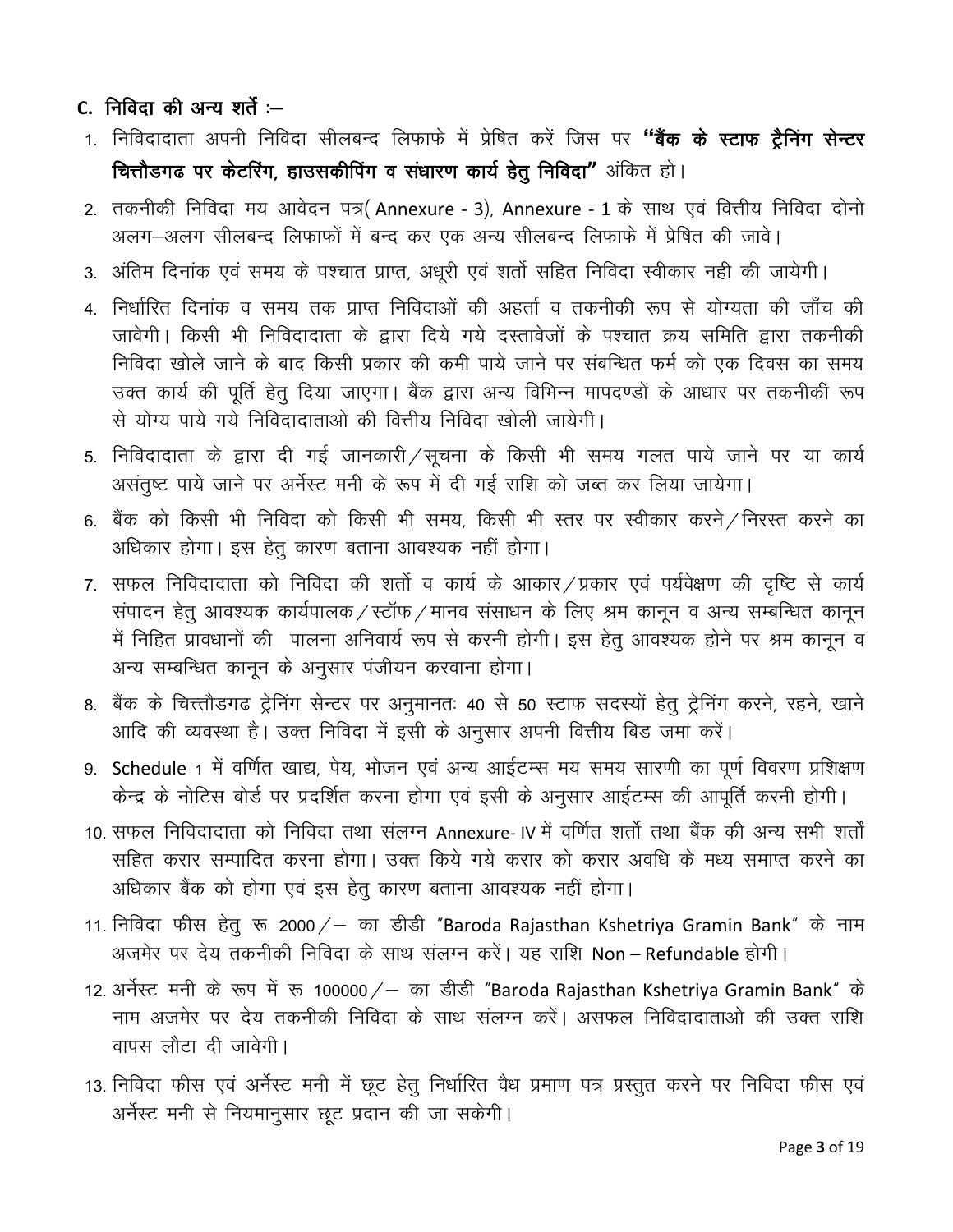- 14. निविदा के प्रत्येक पेज पर कंपनी / फर्म की सील एवं प्राधिकृत अधिकारी के हस्ताक्षर होने चाहिए।
- 15. सफल निविदादाता को सूचीबद्ध करने हेतू हमारे बैंक की किसी भी शाखा से 4 वर्ष के लिए जारी रू  $1,00,000$  / – की सावधि जमा हमारे बैंक के साथ संयुक्त नाम से बनवाकर करार के साथ जमा करवानी होगी। इस हेतु अर्नेस्ट मनी के रूप में दिया गया डिमान्ड ड्राफ्ट समायोजित किया जा सकेगा।
- 16. बैंक ट्रेनिंग सेन्टर को किसी भी समय बन्द कर सकता है। ट्रेनिंग सेन्टर को बन्द करने पर वेण्डर की सेवाओं को समाप्त किया जा सकेगा। इसके लिए कारण बताना आवश्यक नही होगा।
- 17. ट्रेनिंग सेन्टर के किसी भी कारण से अस्थाई रूप से बन्द होने पर 7 दिवस का नोटिस देने के बाद वेण्डर की सेवाओं को अस्थाई रूप से बन्द किया किया जा सकता है। ट्रेनिंग सेन्टर के अस्थाई रूप से बन्द होने की अवधि का वेण्डर को किसी भी तरह का कोई भी भुगतान देय नही होगा।
- 18. निविदा के सम्बन्ध में पूछताछ के लिए pe.ho@barodarajasthanrrb.co.in पर ई—मेल करें। अद्यतन जानकारी के लिए कृपया नियमित रूप से बैंक की वेबसाइट www.brkgb.com देखते रहें।
- 19 सभी विवादों का न्याय क्षेत्र अजमेर होगा।
- 20. एल-1 का निर्धारण वित्तीय निविदा में दी गई दरों के निम्न दिये गये Formula के अनुसार किया जाएगा :-

| S <sub>No</sub> | <b>Details</b>                                                             | Rate Quoted         |
|-----------------|----------------------------------------------------------------------------|---------------------|
|                 |                                                                            | in Rupees           |
|                 |                                                                            |                     |
| 1               | A. Providing catering, housekeeping & Maintenance Services including the   | <b>Monthly Rate</b> |
|                 | cost of all man power, equipments and consumables required for providing   |                     |
|                 | services as mentioned in Schedule no. III and also complying with the      |                     |
|                 | aforesaid terms and conditions as per Tender document at Staff Training    |                     |
|                 | Centre Meera Market, Rajeev Colony, Chittorgarh                            |                     |
| $\overline{2}$  | B. Providing Items of Food, Beverages, in Daily Breakfast, Tea, Snacks,    | Daily<br>Rate       |
|                 | Lunch, Dinner etc. catering, Services including the cost of all man power, | for<br>per          |
|                 | equipment's and consumables required for providing services as mentioned   | Trainee             |
|                 | in Schedule no. I & II and also complying with the aforesaid terms $\&$    | candidate           |
|                 | conditions as per Tender document at Staff Training Centre Meera           |                     |
|                 | Market, Rajeev Colony, Chittorgarh                                         |                     |
| 3               | Total amount for $1 \times A + 45 \times B =$                              |                     |
|                 |                                                                            |                     |

Please note that amount calculated for  $1 \times A + 45 \times B$  will determine the lowest quotation.

21. Food के बिल का भुगतान वास्तविक आधार पर किया जाएगा।

#### महाप्रबन्धक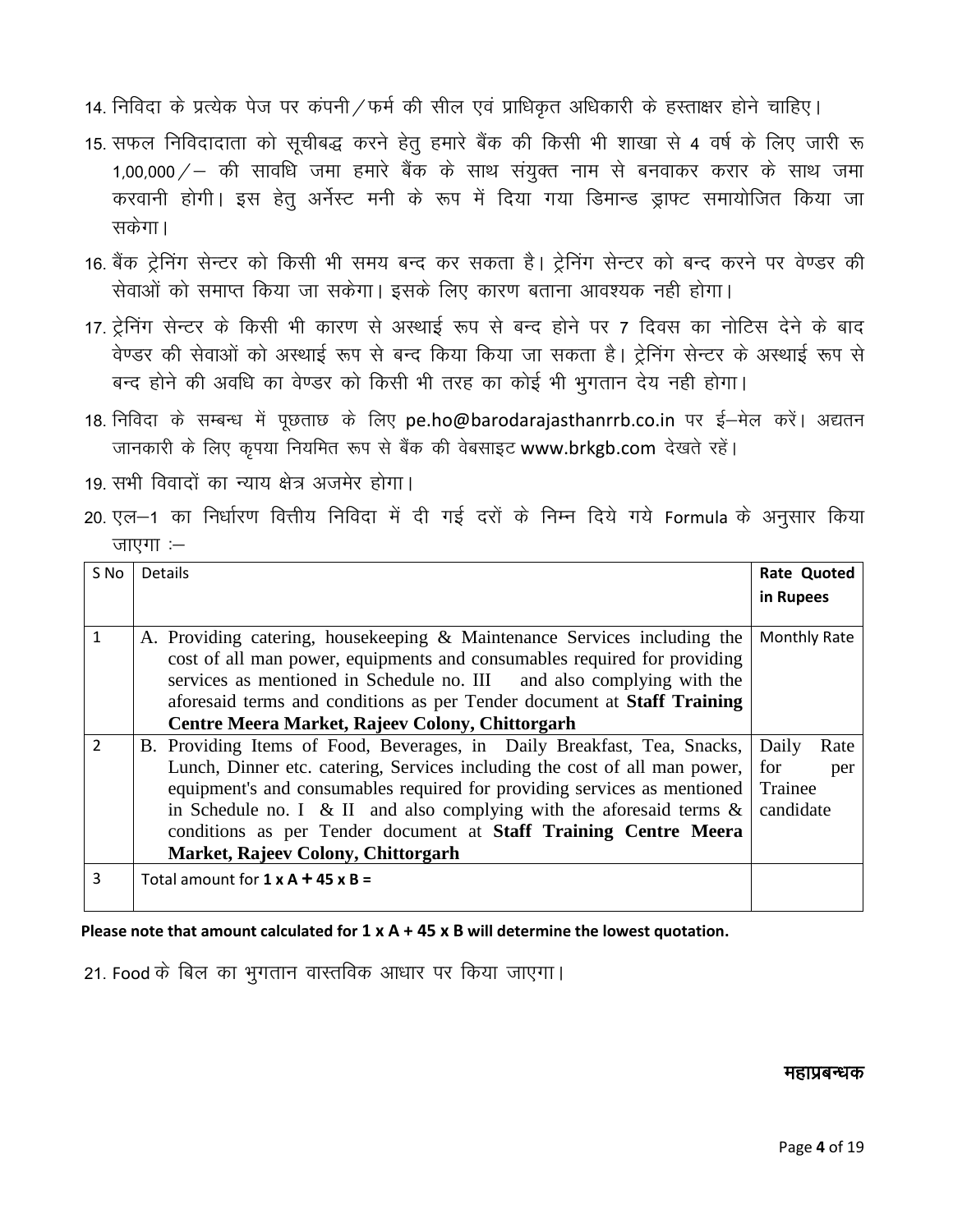| S.No.          | <b>Item</b>                                                                                         |  |  |
|----------------|-----------------------------------------------------------------------------------------------------|--|--|
| 1              | Bed tea / coffee                                                                                    |  |  |
|                | With option of Dip tea / prepared tea (to be served in hostel)                                      |  |  |
| $\overline{2}$ | <b>Breakfast:</b>                                                                                   |  |  |
|                | a Cornflakes/porridge (dalia) 25 gms with milk 250 gms                                              |  |  |
|                | b                                                                                                   |  |  |
|                | $\triangleright$ Poha/Upma in sufficient acceptable quantity and quality Or                         |  |  |
|                | $\geq$ 2 stuffed parathas with curd 200 gms and pickle Or                                           |  |  |
|                | South Indian dishes like Idli/Vada/Dosa/Utthapam in sufficient acceptable quantity and quality<br>➤ |  |  |
|                | <b>Or</b>                                                                                           |  |  |
|                | 6 purees with chholley/bhaji and pickle                                                             |  |  |
|                | Tea/ Coffee<br>$\mathcal{C}$                                                                        |  |  |
| 3              | <b>Forenoon Tea/Coffee with biscuits</b>                                                            |  |  |
|                | Biscuits should be of standard quality (sweet and salted)                                           |  |  |
| $\overline{4}$ | Lunch                                                                                               |  |  |
|                | 1. Soup / Chhach                                                                                    |  |  |
|                | 2. One special dish like Paneer/Besan Gatta/Kadhi Pakoda/Veg. Kofta/Malai Kofta, etc.               |  |  |
|                | 3. One seasonal Green vegetable, dish                                                               |  |  |
|                | 4. Dal / Chana / Rajma                                                                              |  |  |
|                | 5. Curd / Bhalley / Raita                                                                           |  |  |
|                | 6. Rice / pulao                                                                                     |  |  |
|                | 7. Roti / Tandoori Roti / Missi Roti                                                                |  |  |
|                | 8. Pickle, papads, salad, chutney, etc.                                                             |  |  |
|                | 9. Sweet dish/ice cream /Custard fruit/ Fruit cream.                                                |  |  |
| 5              | <b>Afternoon Tea / Coffee with biscuits</b>                                                         |  |  |
| 6              | Tea/Coffee with snacks (Veg/Mix/Bread Pakoda/ Aloo Kofta etc) after classtime in the evening        |  |  |
| $\overline{7}$ | Dinner – (as mentioned above for Lunch) Vegetable/Special dish should not be repeat in Lunch &      |  |  |
|                | dinner on same day.                                                                                 |  |  |
| 8              | In Night: Milk/Cooffee                                                                              |  |  |
|                | (Minimum quantity - 200 ml)                                                                         |  |  |

# **ITEMS OF FOOD, BEVERAGES ETC. TO BE SERVED**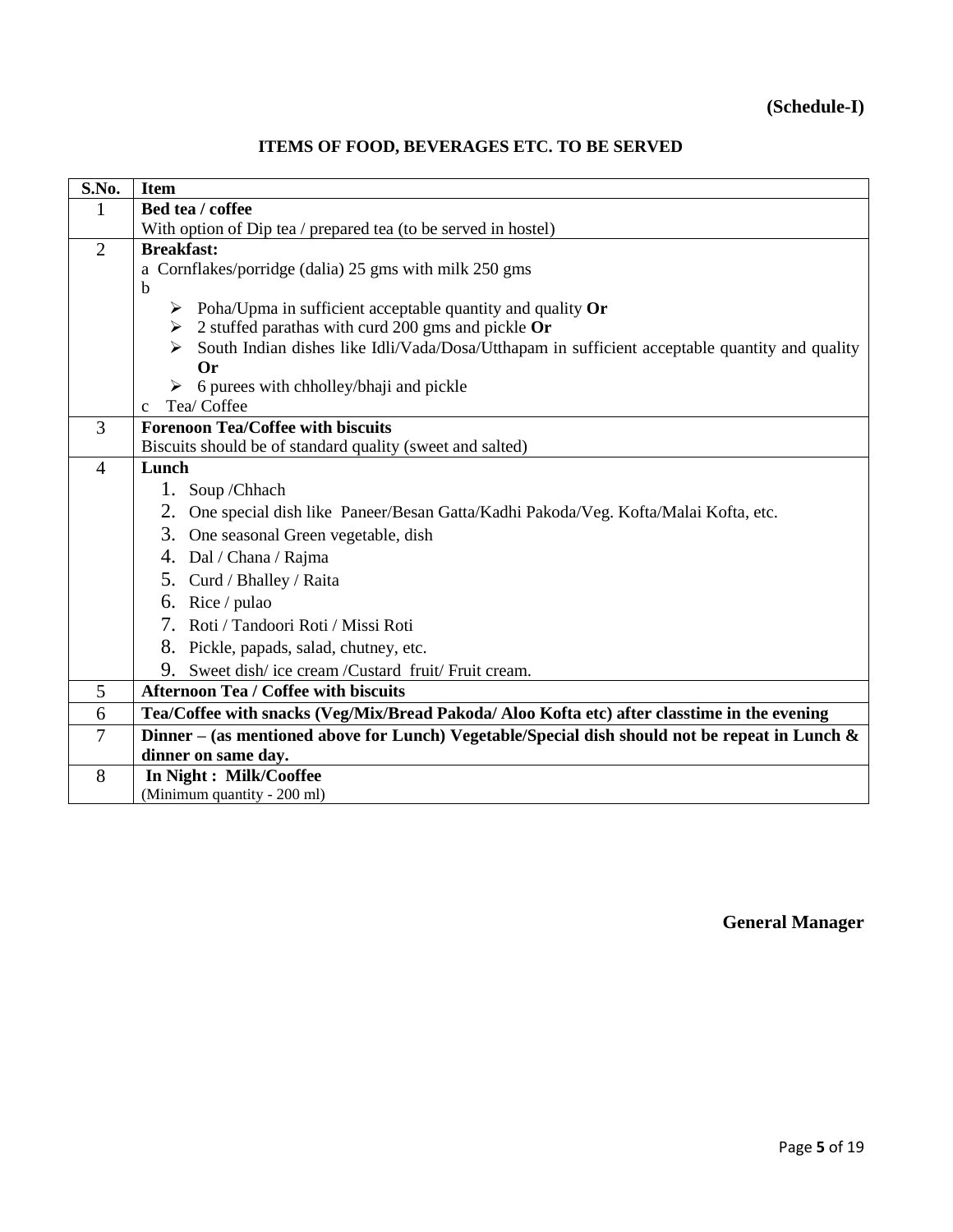## **(SCHEDULE-II)**

| S.No. | <b>Item</b>                 | <b>Brand*</b>                                         |
|-------|-----------------------------|-------------------------------------------------------|
| 1     | <b>Milk</b>                 | <b>Saras Dairy / Amul</b>                             |
| 2     | Curd                        | Fresh having proper consistency                       |
| 3     | Paneer                      | <b>Fresh having proper consistency</b>                |
| 4     | <b>Biscuits</b>             | <b>Britania / Parle / ITC Sunfeast</b>                |
| 5     | <b>Bread</b>                | Harvest / Britannia                                   |
| 6     | <b>Butter</b>               | Amul / Britannia / Saras                              |
| 7     | Jam                         | <b>Kissan</b>                                         |
| 8     | <b>Tomato Sauce/Ketchup</b> | Kissan / Maggi                                        |
| 9     | <b>Tea</b>                  | Tata Tea/Taj Mahal                                    |
| 10    | <b>Tea Bags</b>             | Taj Mahal / Tata Tetley / Nestea                      |
| 11    | <b>Coffee</b>               | <b>Nescafe / Bru/Sunrise</b>                          |
| 12    | <b>Refined Oil (Soya)</b>   | Sundrop of ITC / Fortune/Dhara/Saffola                |
| 13    | <b>Mustard Oil</b>          | <b>Postman / Dhara/Fortune/Engine</b>                 |
| 14    | <b>Rice</b>                 | Good quality Basmati rice (Full grain)                |
| 15    | <b>Sugar / Sugar cubes</b>  | Daurala / Balrampur                                   |
| 16    | Atta / Maida / Besan        | Aashirwad/Shakti Bhog / Annapurna / ITC/Laxmi Bhog    |
| 17    | <b>Pulses</b>               | <b>Good Quality</b>                                   |
| 18    | <b>Spices</b>               | <b>MDH/Everest</b>                                    |
| 19    | <b>Fruits / Vegetables</b>  | <b>Seasonal fresh good quality</b>                    |
| 20    | <b>Salad</b>                | Green Salad of seasonal fresh good quality vegetables |
| 21    | Papad                       | Lijjat                                                |
| 22    | <b>Pickle</b>               | Reputed good quality brands                           |
| 23    | <b>Ice Cream</b>            | Kwality Walls / Amul / Vadilal/Havmour                |
| 24    | <b>Sweets &amp; snacks</b>  | Good quality                                          |
| 25    | Frooti / juice              | <b>Standard/established brands</b>                    |

#### **LIST OF INDICATIVE BRANDS OF ITEMS TO BE USED IN CATERING**

**\*The above brands and/or brands of comparable quality (to be approved by the Bank can only be used.)**

#### **NOTE:**

**Edible oil once used for cooking etc. shall not be used again for any other purpose whatsoever.**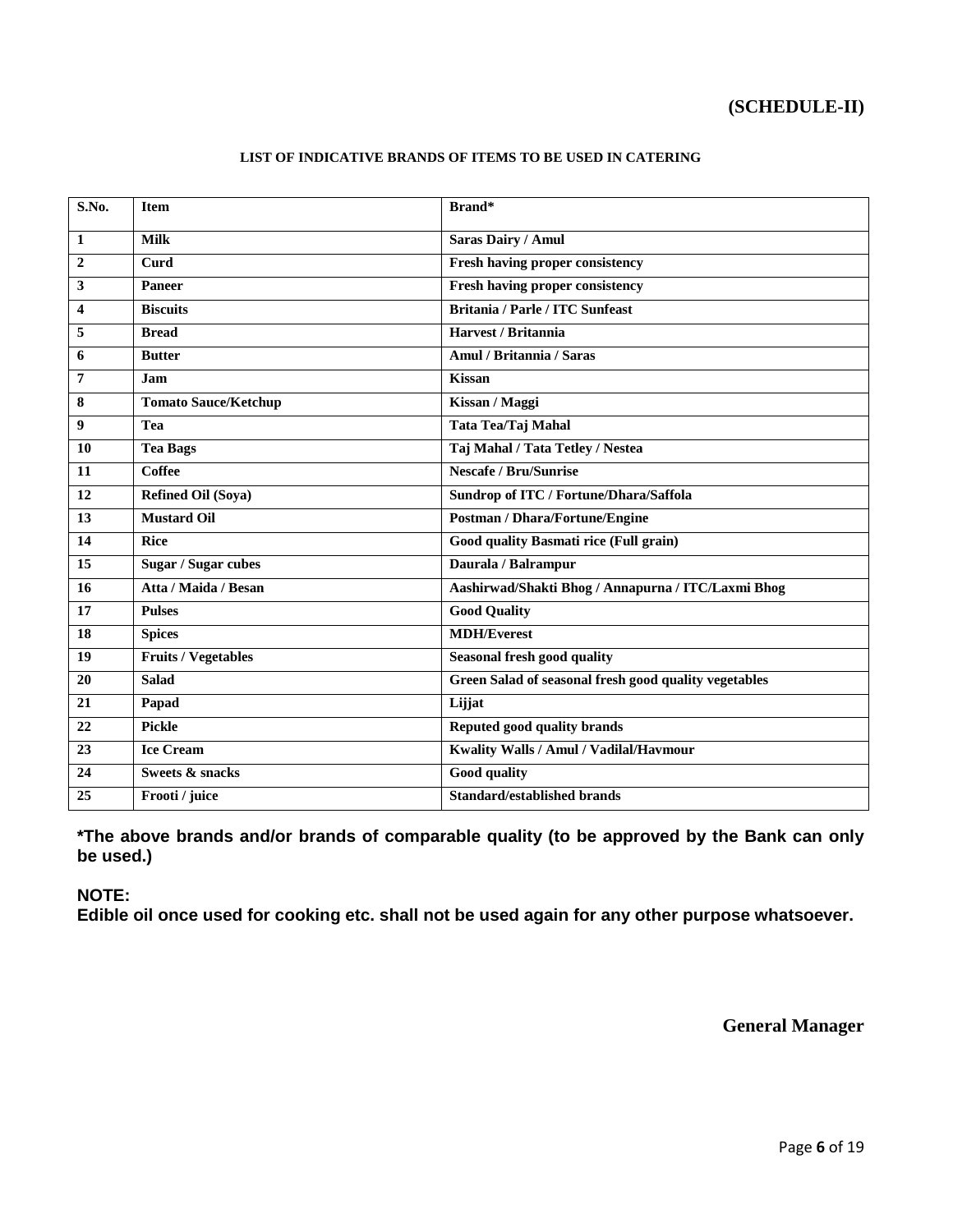# **Periodicity of House Keeping & Maintenance Services**

| $\mathbf{1}$            | <b>SWEEPING &amp; MOPPING</b>                     |                          | Once a day / as per requirement          |
|-------------------------|---------------------------------------------------|--------------------------|------------------------------------------|
|                         | Class Rooms, Hostel rooms, Executive rooms,       |                          |                                          |
|                         | administrative<br>faculty<br>rooms,<br>rooms,     |                          |                                          |
|                         |                                                   |                          |                                          |
|                         | conference room,, Library.                        |                          |                                          |
|                         | Lobbies & corridors                               |                          | Twice a day or more if required          |
|                         | <b>Staircases</b>                                 |                          | Twice a day or more if required          |
|                         | Open terraces and other open space                |                          | Sweeping once a day or more              |
|                         |                                                   |                          | as & when required                       |
| $\boldsymbol{2}$        | Dusting & cleaning of furniture, cupboards,       |                          | Once a day                               |
|                         | telephones, instruments, windows and doors,       |                          |                                          |
|                         | Venetian blinds, glasses, water coolers, flasks,  |                          |                                          |
|                         | Aqua guards etc.                                  |                          |                                          |
| 3                       | Vacuum cleaning of carpets/curtains/sofa sets     |                          | Once a week                              |
| $\overline{\mathbf{4}}$ | Cleaning of toilets, sanitary fittings and wares  |                          |                                          |
|                         | using detergent and disinfectants etc:            |                          |                                          |
|                         |                                                   |                          |                                          |
|                         | - in Office complex                               |                          | Minimum twice a day or more if required. |
|                         |                                                   |                          | Mopping daily                            |
|                         |                                                   |                          |                                          |
|                         | - in hostel                                       |                          | Once a day                               |
|                         |                                                   |                          |                                          |
| 5                       | Cleaning of buckets, tubs, soap trays, sitting    |                          | Once a week or more if required          |
|                         | stool, mugs etc. with detergents                  |                          |                                          |
| 6                       | Mechanical washing and scrubbing of all floor     |                          | Once a week or more if required          |
|                         | area including that of bathrooms, toilets with    |                          |                                          |
|                         | detergent, dust removing chemicals and wax        |                          |                                          |
|                         | polishing of the floor area                       |                          |                                          |
| $\overline{7}$          | Removal of cobwebs, cleaning of ceilings and      |                          | Once a week or more if required          |
|                         | roofs                                             |                          |                                          |
| 8                       | Polishing Saraswati statue, door closers, door    |                          |                                          |
|                         | handles and other brass fittings with Dora, etc:  |                          |                                          |
|                         | - in Office complex                               |                          |                                          |
|                         | - in hostels                                      |                          | Once a month or more if required         |
|                         |                                                   |                          | Once a fortnight or more if required     |
| 9                       | Polishing of taps and other steel fittings in the | $\overline{\phantom{a}}$ | Once a week                              |
|                         | toilets with Silvo                                |                          |                                          |
| 10                      | To spray Finit in the hostel rooms, Classrooms,   |                          | Every alternate day or more if required  |
|                         | office complex and outer area as well. (The       |                          |                                          |
|                         | Finit pump and any other material like spray      |                          |                                          |
|                         | liquid to be provided by the contractor)          |                          |                                          |
| 11                      | Cleaning/scrubbing of bathroom wall tiles with    |                          | Once a week                              |
|                         | detergents.                                       |                          |                                          |
|                         |                                                   |                          |                                          |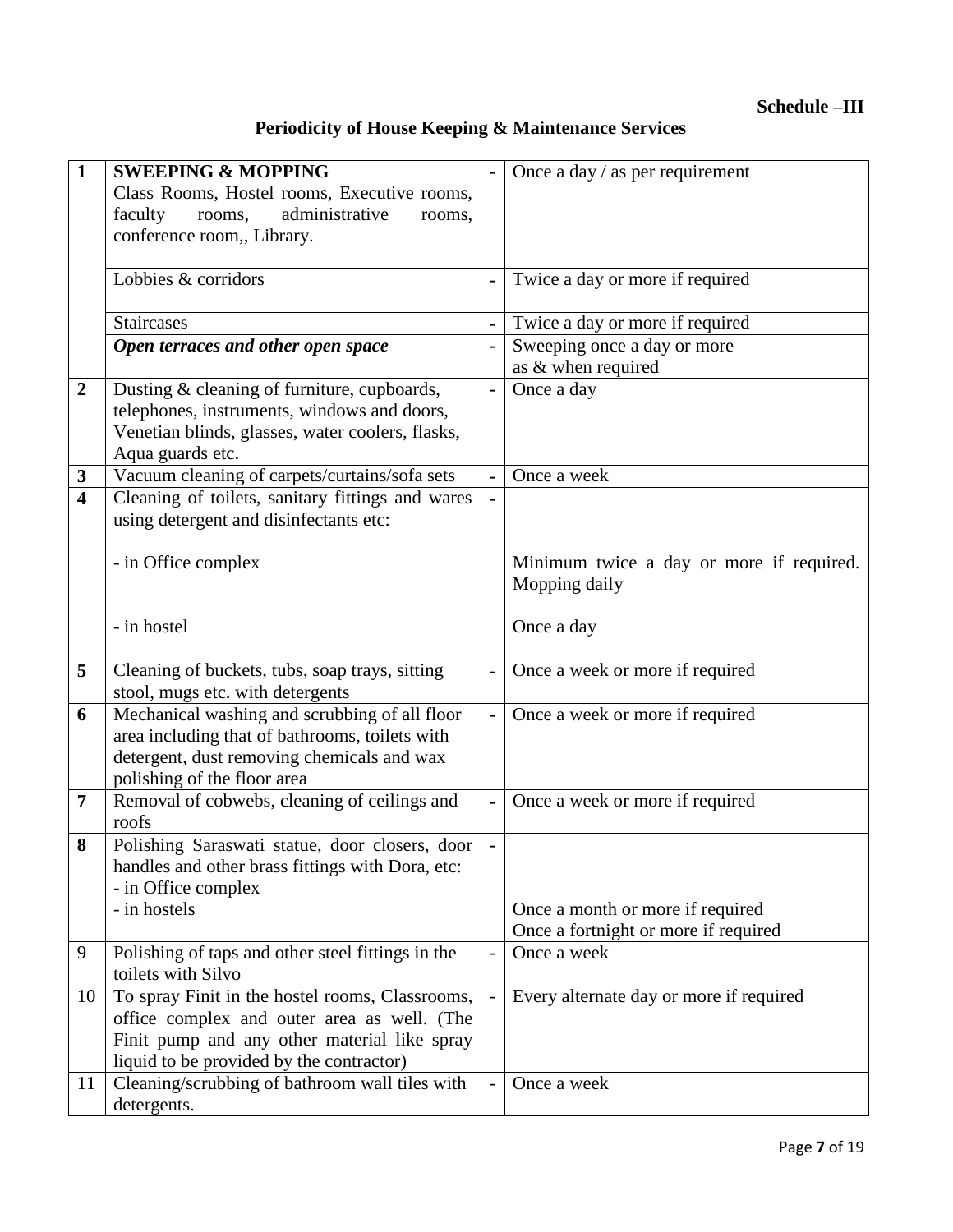| 12 | Cleaning of window panes/wall paneling            |                          | Once a week                                |
|----|---------------------------------------------------|--------------------------|--------------------------------------------|
| 13 | Cleaning of fans/switch boards/walls/             |                          | Once a Month                               |
|    | tubelights/ wall hangings and air-conditioning    |                          |                                            |
|    | grills etc.                                       |                          |                                            |
| 14 | Shampooing and spraying carpets laid in the       | $\qquad \qquad$          | Once a month                               |
|    | hostel rooms, classrooms and office complex       |                          |                                            |
|    | and other areas                                   |                          |                                            |
| 15 | Laundry of curtains                               | $\overline{\phantom{a}}$ | Once in three months.                      |
| 16 | Laundry of bed sheets/pillow covers/towels/       | $\overline{\phantom{a}}$ | Once a week and/or on change of occupancy  |
|    | <b>Blankets</b> cover                             |                          | of each hostel room, whichever is earlier  |
| 17 | Opening of clogged drains/sewer lines             |                          | As and when required                       |
| 18 | Refilling of filtered drinking water in flasks in | $\overline{\phantom{a}}$ | Daily in the morning and then as required. |
|    | hostel rooms, faculty rooms, office, training     |                          |                                            |
|    | block etc.                                        |                          |                                            |
| 19 | Removal and disposal of waste material,           |                          | Every day                                  |
|    | garbage etc in the nearest garbage bin without    |                          |                                            |
|    | any extra charges.                                |                          |                                            |
| 20 | Cleaning of dustbins, waste material baskets etc  |                          | Every day                                  |
|    | with detergents etc.                              |                          |                                            |
| 21 | <b>Blankets</b>                                   |                          | Quarterly                                  |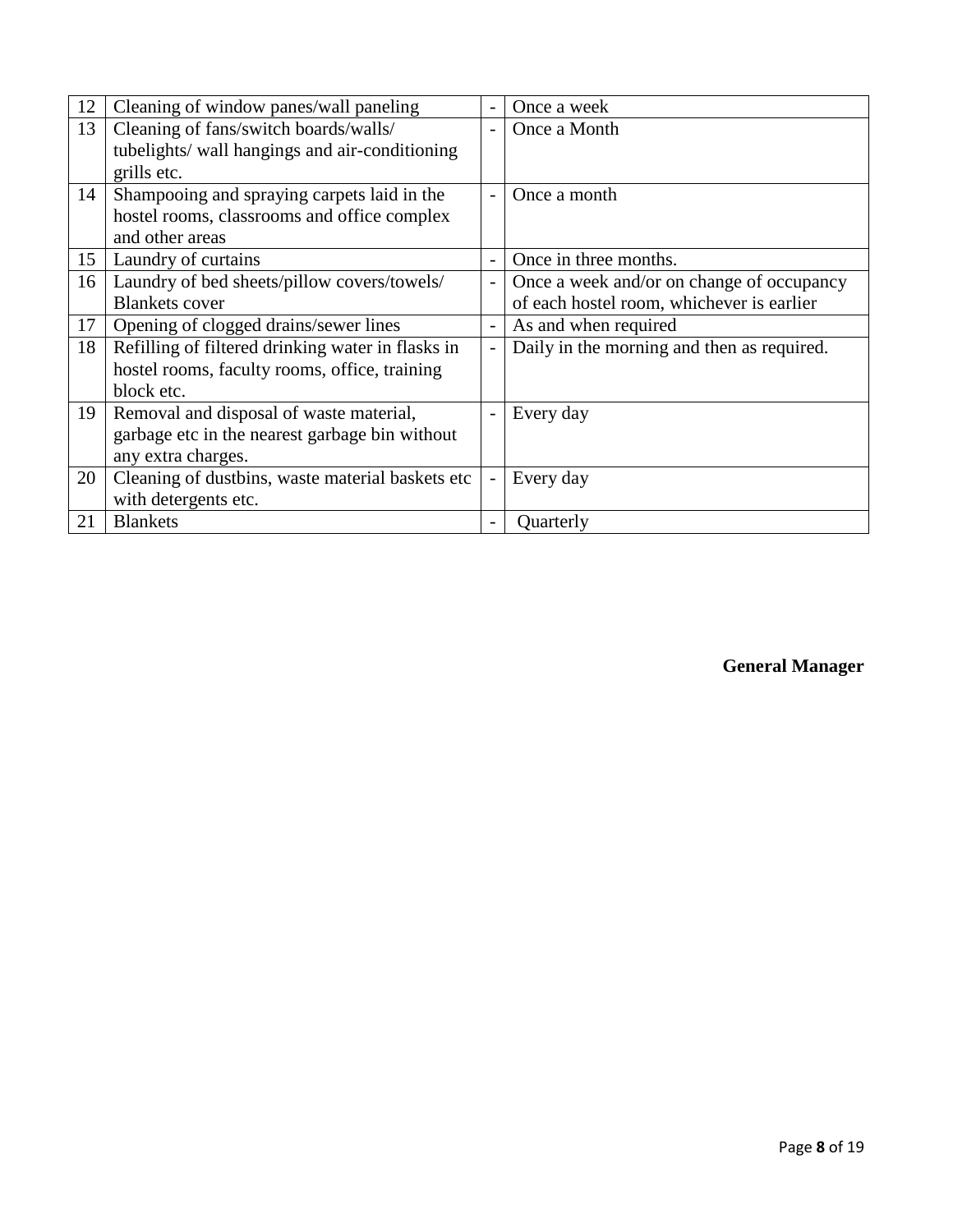# **Technical Bid**

 **(Annexure – 1)**

| $\mathbf{1}$            | Full Name of the firm/Company etc                                                           |                                                      |                                         |            |  |
|-------------------------|---------------------------------------------------------------------------------------------|------------------------------------------------------|-----------------------------------------|------------|--|
| $\overline{2}$          | <b>Constitution</b>                                                                         |                                                      | Proprietorship/ Partnership/ Company    |            |  |
|                         |                                                                                             |                                                      | (Please tick as applicable)             |            |  |
| $\mathbf{3}$            | <b>Complete address</b>                                                                     |                                                      |                                         |            |  |
| $\overline{\mathbf{4}}$ | <b>Telephone</b>                                                                            |                                                      |                                         |            |  |
|                         | Fax                                                                                         |                                                      |                                         |            |  |
|                         | e-mail                                                                                      |                                                      |                                         |            |  |
| 5                       | <b>Details</b><br>of<br><b>Proprietor/</b><br><b>Managing</b><br>partner/Managing Director  | Name $(S)$                                           | Address                                 | Mobile No. |  |
|                         | (Please attach KYC documents)                                                               |                                                      |                                         |            |  |
|                         |                                                                                             |                                                      |                                         |            |  |
| 6                       | Name (s), address & telephone No. of<br>contact Person (s) (Please attach KYC<br>documents) | Name $(S)$                                           | Address                                 | Mobile No. |  |
| $\overline{7}$          | Year of Establishment of firm/ Co. (In<br>case of Company MOA & AOA be<br>enclosed)         |                                                      |                                         |            |  |
| 8                       | <b>Income Tax PAN No.</b>                                                                   |                                                      |                                         |            |  |
|                         |                                                                                             |                                                      |                                         |            |  |
|                         | GST No.                                                                                     |                                                      |                                         |            |  |
| 9                       | Total number of workmen employed/<br>on the roll of the Company                             | We confirm that no minors are employed by our firms. |                                         |            |  |
| 10                      | Number & date of license issued under                                                       |                                                      |                                         |            |  |
|                         | contract Labor<br>(Regulation & Abolition Act 1970, If<br>applicable)                       |                                                      |                                         |            |  |
| 11                      | <b>Experience</b>                                                                           |                                                      | With duly authenticated certificates    |            |  |
| 12                      | a)EPF No with date                                                                          |                                                      |                                         |            |  |
|                         |                                                                                             |                                                      |                                         |            |  |
|                         | b)ESI No with date                                                                          |                                                      |                                         |            |  |
| 13                      | <b>Detail of Experience/</b>                                                                | Name of                                              |                                         | Mobile No. |  |
|                         | Main clients at present                                                                     | Client (s) $\&$                                      | A Responsible                           |            |  |
|                         | (reputed institutions/organization (where<br>training cum hostel<br>facilities<br>are       | Address                                              | person (Who will<br>be in a position to |            |  |
|                         | available.)                                                                                 |                                                      | certify about past                      |            |  |
|                         |                                                                                             |                                                      | experience with                         |            |  |
|                         |                                                                                             |                                                      | client)                                 |            |  |
|                         |                                                                                             |                                                      |                                         |            |  |
|                         |                                                                                             |                                                      |                                         |            |  |
|                         |                                                                                             |                                                      |                                         |            |  |
|                         |                                                                                             |                                                      |                                         |            |  |
|                         |                                                                                             |                                                      |                                         |            |  |
|                         |                                                                                             |                                                      |                                         |            |  |
|                         |                                                                                             |                                                      |                                         |            |  |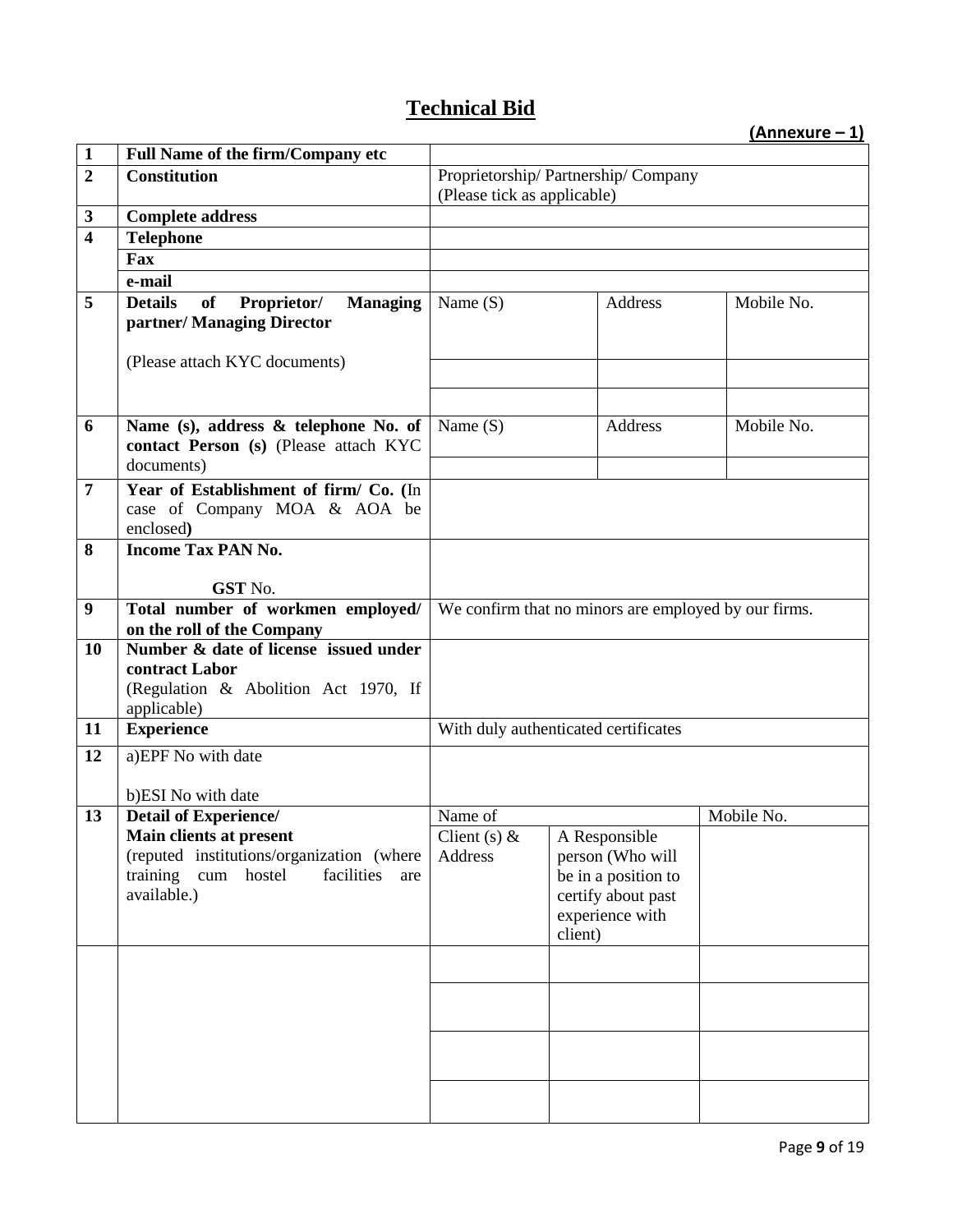| 14 | Turn over during last three financial                                          |                              | Rs. In lakhs |
|----|--------------------------------------------------------------------------------|------------------------------|--------------|
|    | years                                                                          | 2017-18                      |              |
|    | (without any change in the constitution)<br>Attached Self-attested documentary | 2018-19                      |              |
|    | proof like IT Return, Balance sheet, etc                                       | 2019-20                      |              |
|    |                                                                                |                              |              |
| 15 | <b>Details of Tender Money</b>                                                 | D.D. No.                     | dated        |
|    |                                                                                | Amount Rs.                   |              |
|    |                                                                                | Bank------------------------ |              |
|    |                                                                                | Payable at                   |              |
| 16 | <b>Details of Earnest Money</b>                                                | D.D. No.                     | $dataed$     |
|    |                                                                                | Amount Rs.                   |              |
|    |                                                                                | Bank------------------------ |              |
|    |                                                                                | Payable at                   |              |
| 17 | Whether firm is blacklisted by any<br>institute or organization                |                              |              |

**Note : Firm should have to submit copy of all the relevant document of Mentioned in Technical Bid Format Point No 1 to 17. Bids with incomplete document will be Rejected.** 

Verification: I/we verify that all the details furnished above are true and correct to the best of my knowledge and belief. I /We understand that in case of furnishing of any false information or suppression of any material information, the bid shall be liable for rejection besides initiation of panel proceedings by the Bank, if it deems fit.

**Compliance to all the points mentioned in technical bid stand for evaluation of the bid.**

**Note :-**

**No rates to be quoted in this bid. If the rates are mentioned by the bidder, then the bidder shall be debarred from tendering process.**

**The bidder must accept terms & conditions mentioned in tender. Each page must be signed by the Bidder/Authorized Signatory of the Bidder in token of having accepted the terms and conditions.**

#### **Yours faithfully**

Signature of authorized Signatory

Name of Signatory:

Designation:

Seal of Company

Telephone No.

Mobile No.

Place

Date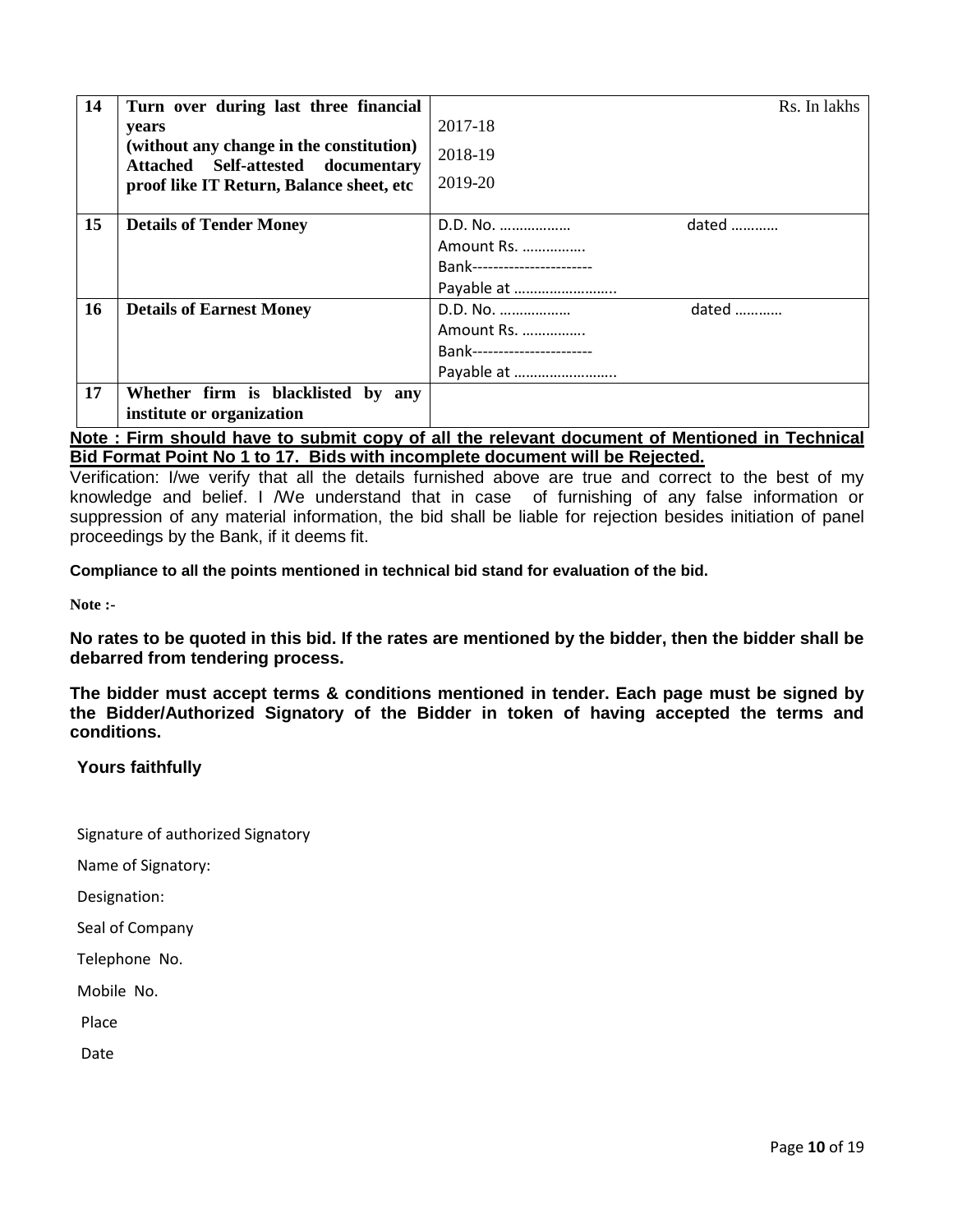**(Annexure – 2)**

# **Financial Bid**

**Financial Bid Part 1**

## **General Manager**

Baroda Rajasthan Kshetriya Gramin Bank Head Office –2343, Second Floor, Vaishali Nagar,Ajmer – 305004

# **Reg: Financial Bid for Catering, Housekeeping & Maintenance services at Bank's Training Center Chittorgarh**

Sir,

This has reference to your tender for Catering, Housekeeping and Maintenance followed by my technical bid. I have read all the terms & conditions as stipulated in the technical & commercial bids and I am ready to execute the stamped agreement and Indemnity Bond.

#### **I / We offer my / Our rates :-**

- **All expenses and charges including in Bid Rate excluding GST**
- **GST chargeable as per Government Of India Rules**

**Our Bid Rates are as under:** 

## **Financial Bid Part 1**

| S.  | Description of Service/Work type                   | Unit    |                    | Quotation Rate Per Month,             |
|-----|----------------------------------------------------|---------|--------------------|---------------------------------------|
| No. |                                                    |         | (Amount in Rupees) |                                       |
|     |                                                    |         |                    | All expenses and charges including in |
|     |                                                    |         |                    | <b>Bid Rate excluding GST only</b>    |
|     |                                                    | Each    | In figures         | in words                              |
|     |                                                    | month   |                    |                                       |
|     |                                                    |         |                    |                                       |
|     | Providing<br>$\alpha$<br>housekeeping<br>catering, | Monthly |                    |                                       |
|     | Maintenance Services including the cost of         | Rate    |                    |                                       |
|     | all<br>power, equipments<br>and<br>man             |         |                    |                                       |
|     | consumables required for providing services        |         |                    |                                       |
|     | as mentioned in Schedule no. III and also          |         |                    |                                       |
|     | complying with the aforesaid terms and             |         |                    |                                       |
|     | conditions as per Tender document at Staff         |         |                    |                                       |
|     | <b>Training Centre Meera Market, Rajeev</b>        |         |                    |                                       |
|     | Colony, Chittorgarh                                |         |                    |                                       |

**Signature of authorized Signatory**

**Name of Signatory:**

**Designation:**

**Date:**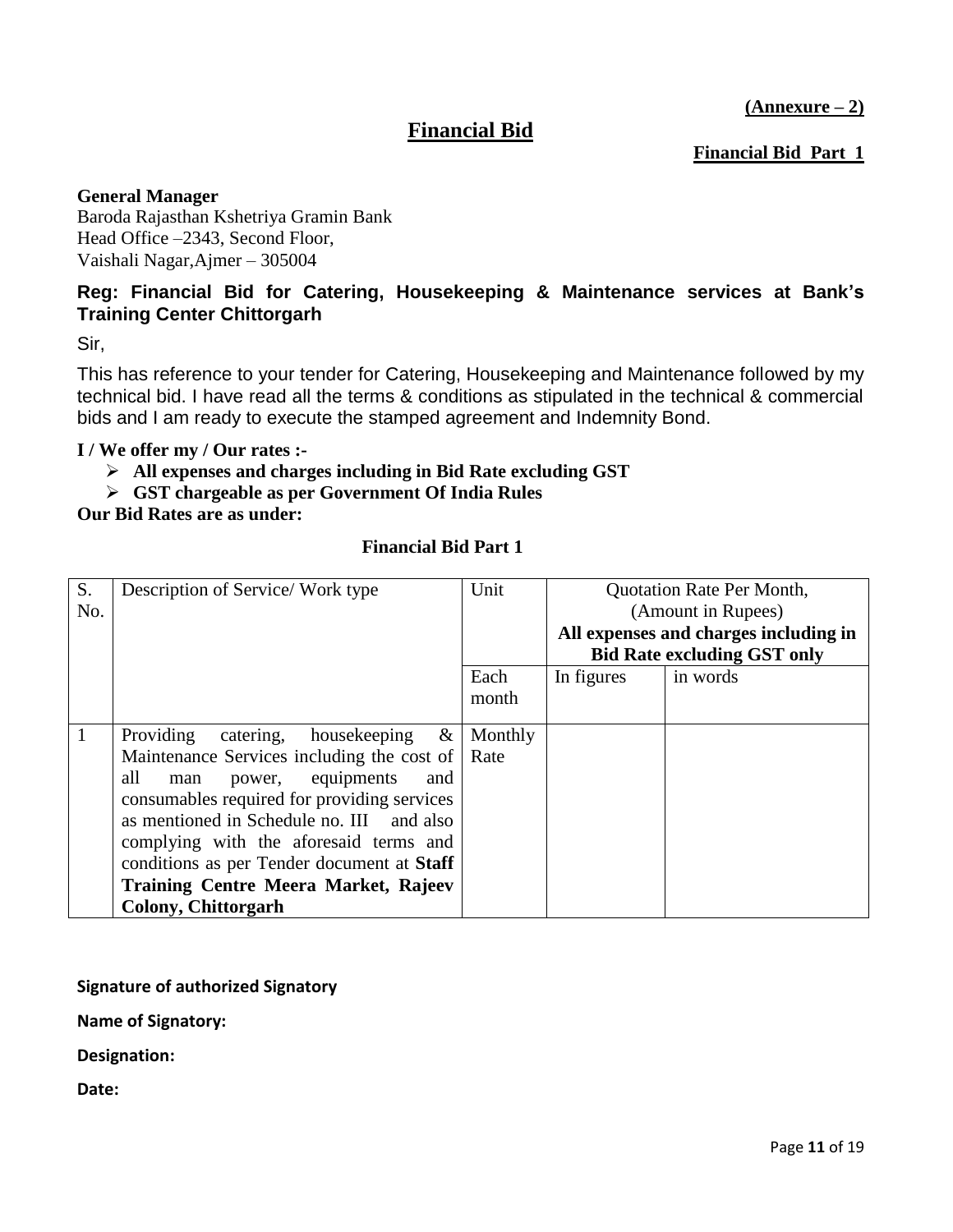## **Financial Bid Part 2**

| S.<br>No.    | Description of Service/Work type                                                                                                                                                                                                                                                                                                                                                                                                                                | Unit                                                | <b>Quotation Rate PER TRAINEE</b><br>CANDIDATE, PER DAY<br>(Amount in Rupees)<br>All expenses and charges including in |                               |
|--------------|-----------------------------------------------------------------------------------------------------------------------------------------------------------------------------------------------------------------------------------------------------------------------------------------------------------------------------------------------------------------------------------------------------------------------------------------------------------------|-----------------------------------------------------|------------------------------------------------------------------------------------------------------------------------|-------------------------------|
|              |                                                                                                                                                                                                                                                                                                                                                                                                                                                                 |                                                     |                                                                                                                        | <b>Bid Rate excluding GST</b> |
|              |                                                                                                                                                                                                                                                                                                                                                                                                                                                                 | Daily,<br>Per<br>Trainee<br>candidate               | In figures                                                                                                             | in words                      |
| $\mathbf{1}$ | Providing Items of Food, Beverages, in<br>Daily Breakfast, Tea, Snacks, Lunch,<br>Dinner etc. catering, Services including<br>the cost of all man power, equipment's<br>and consumables required for providing<br>services as mentioned in Schedule no. I<br>and also complying with the<br>$\&\amalg$<br>aforesaid terms & conditions as per<br>Tender document at Staff Training<br>Meera<br><b>Market,</b><br>Rajeev<br><b>Centre</b><br>Colony, Chittorgarh | Daily<br>Rate<br>for<br>per<br>Trainee<br>candidate |                                                                                                                        |                               |

Note : Above food Charges will be paid on actual basis i.e. as per availability of the trainee candidates & supply of food to the actually.

## **Signature of authorized Signatory**

**Name of Signatory:**

**Designation:**

**Date:**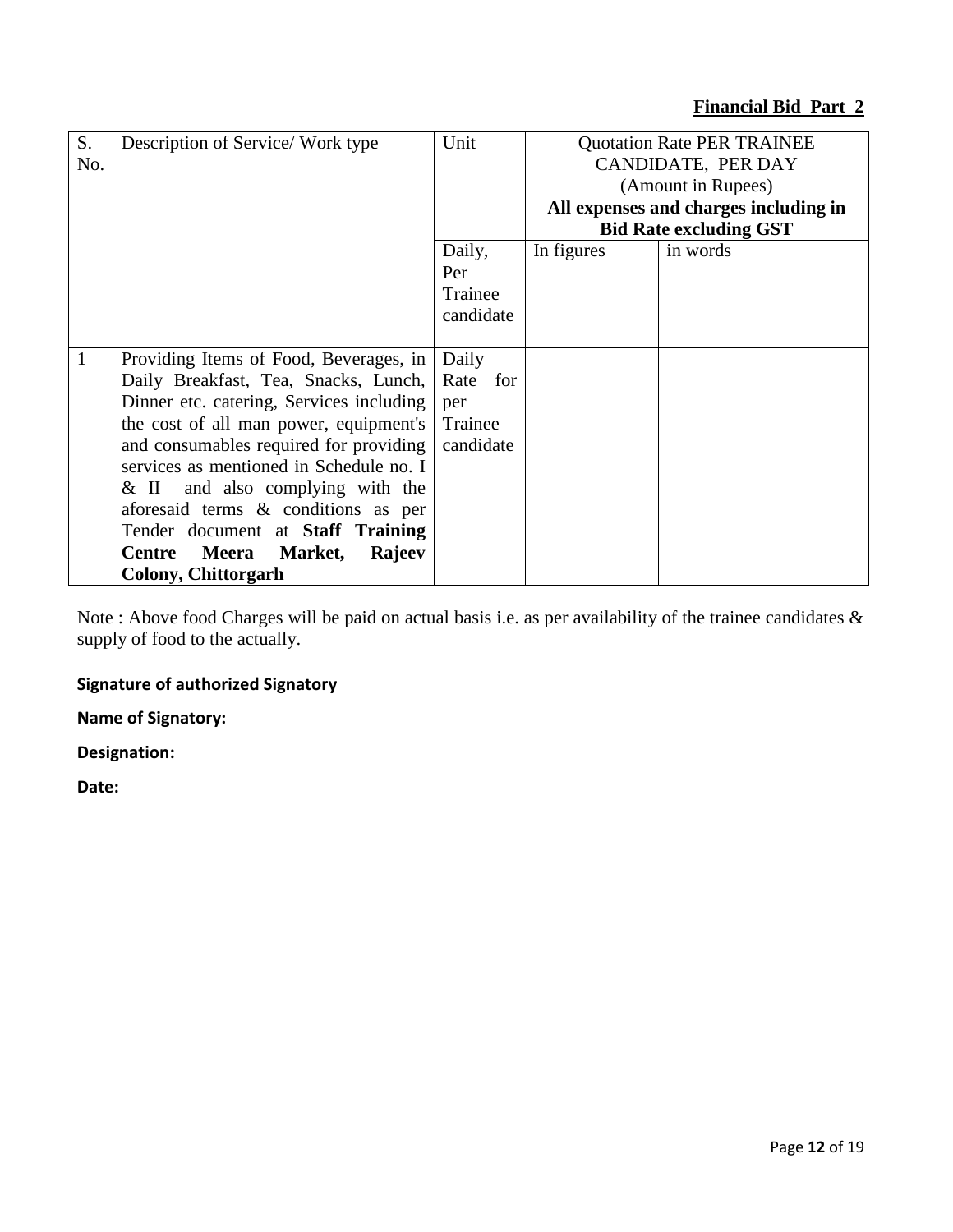**(Annexure - 3)**

#### **Application Form**

**The General Manager Baroda Rajasthan Kshetriya Gramin Bank Plot 2343, IInd Floor, Vaishali Nagar, Ajmer**

Sir,

#### **Reg: Our bid for Catering, Housekeeping & Maintenance services at Bank's Training Center Chittorgarh.**

#### **We submit our Bid Document in above reference with undertaking herewith.**

We understand that

- If our Bid for the above job is accepted, we undertake to enter into and execute at our cost, when called upon by the Bank to do so, a contract in the prescribed form. Unless and until a formal contract is prepared and executed, this bid together with your written acceptance thereof shall constitute a binding contract between us.
- If our bid is accepted, we are responsible for the due performance of the contract.
- You may accept or reject or cancel the Tender at any stage without assigning any reason or giving any explanation whatsoever.
- We hereby undertake and agree to provide **Catering, Housekeeping & Maintenance services at Training Centers Meera Market, Rajeev Colony, Chittorgarh** and abide by all the terms and conditions including all annexures, Schedules and corrigendum(s) etc. stipulated by the Bank in this Tender document.

#### **Yours faithfully**

Signature of authorized Signatory

Name of Signatory:

Designation:

Seal of Company

Telephone No.

Mobile No.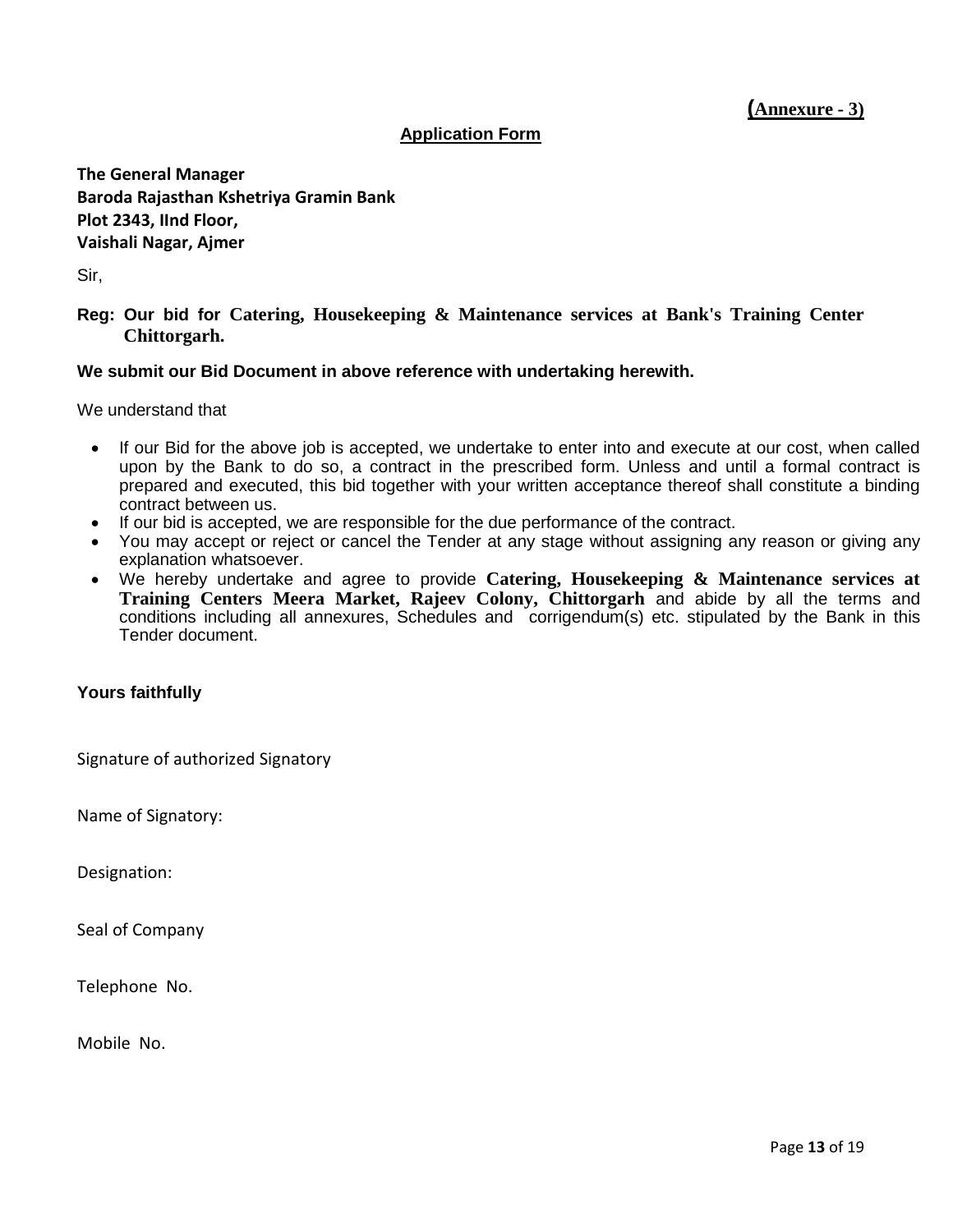# **Other Terms & conditions**

- 1. The housekeeping and maintenance services contract shall be for the entire Staff Training Centre including Hostel & office premises occupied by Baroda Rajasthan Kshetriya Gramin Bank, Staff Training Centre, Meera Market, Rajeev Colony, Chittorgarh.
- 2. The measures for House-keeping & maintenance should be pro-active, anticipatory and preventive and should be capable of handling any emergent situation also.
- 3. The contractor shall provide specified manpower (as per the annexure I enclosed) for upkeep and maintenance at his own cost for all the days of the week of entire premises.
	- a) Kitchen Hall and Dining area, corridors, common toilet, store rooms etc.
	- b) Hostel halls, reception area, Library, Corridors etc.
	- c) Lecture halls, computer lab, Training Manager's cabin, corridors, etc

d) Roof Terraces, balconies, lobbies, corridors other open space, staircases, parking at ground floor, etc.

4. The contractor shall also ensure to perform the following activities for excellent housekeeping services: -

a) Check-in & Check-out of candidates etc, handing and taking over of room & Almirah keys, attending incoming calls and passing these to the concerned candidates, officials, taking luggage to Hostel hall; providing of morning bed-tea at a designated time; preparation of folders with training materials and other logistic support etc.

b) Upkeep of Hostel hall, bathrooms; Maintenance and daily dusting / cleaning of Fixtures, fittings, Projectors, Video conferencing equipment, sound systems, Lighting systems, Sign Boards, water coolers, Aqua guards, Electrical cables, Fans, water heaters, room heaters, computer equipments, computer tables, Sanitization of entire premises etc.

c) The Contractor shall be responsible for the proper housekeeping of the Centre which includes upkeep of the corridors, lounge, Executive Rooms, Faculty Rooms, Training Section, Office Rooms, classrooms, meeting halls, reading rooms, recreation rooms, Library, Computer Labs, Toilets, etc. remaining covered and open areas in the building and the campus including furniture and fixture, cleaning of glass, windows, ceiling, roof, doors, walls etc.

d).Desired level of cleanliness of the entire premises of Staff Training Centre shall be maintained and all materials/instruments/tools will be provided by the Contractor.

e).The Contractor shall be responsible for Specialized maintenance and upkeep of the residential rooms and bathrooms in the hostel which have been provided with furniture, fixture, mattresses, pillows, blankets, bedroom linen, electricity fittings, bathroom fittings etc.

- 5. The contractor shall arrange daily cleaning of the entire complex as specified in. Even if room is not being used, the dusting/cleaning should be done as per schedule. This should be strictly adhered to without fail.
- 6. The contractor shall arrange cleaning of all toilets with 1st marked grade phenyl and detergents. Big size soap, Naphthalene balls, paper hand towels, toilet paper rolls, big size odonil to be always made available in each & every Centre's toilet by contractor at his cost.

The Contractor shall ensure that cleaning material used by him is such that the same does not damage the floors, fitting etc. The cleaning material brought by the contractor shall be subject to checking by the bank staff.

7. The contractor will make all beds in the hostel/ guest rooms, replace the Bed room and bathroom Linen i.e. bed sheets, bed covers, pillow covers, Blankets cover and towels etc. twice a week, on Sunday, Thursday or a day before commencement of new training programme which ever is earlier i.e. Bed sheets/covers, pillow covers and towels would be changed twice a week and/or the rooms are vacated by occupant even after staying for single night only, whichever is earlier. Bed sheets, covers, towels, pillow covers, Blankets will be supplied by the bank. The contractor shall keep proper account of these items and arrange for their regular washing, Ironing etc. The blankets are to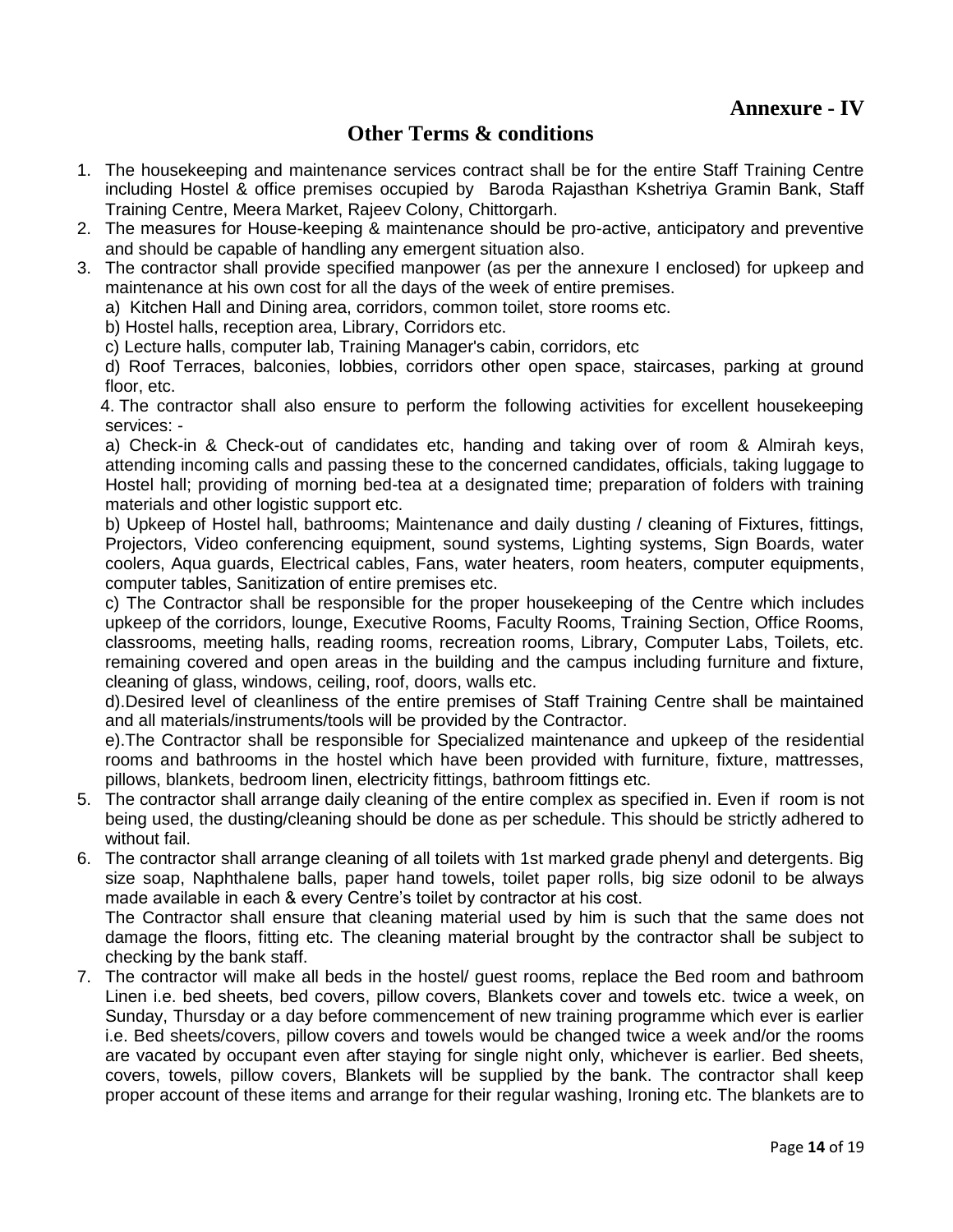be dry cleaned on Quarterly basis. The cost of all this work to be borne by the contractor. The quality of washing & Ironing should be top class to the entire satisfaction of the Centre.

- 8. The contractor shall provide at his cost in dormitory in adequate quantity big size odonil one in the bathroom & one in each Almirah, two big cakes of soaps, two small cakes of soap, paper hand towels, mosquito liquid repellent.
- 9. The contractor shall provide trained and experienced receptionists whose name will be intimated to the Training Manager. One of the Receptionists shall be available in reception counter round the clock and shall not be used for other sundry jobs.
- 10. The contractor shall arrange refilling of filtered drinking water in flasks, etc. which will be provided by the Centre in Hostel hall, Guest rooms, administrative block, Training Block, faculty rooms etc. The contractor shall also provide in these places mosquito liquid repellent at his cost & ensure that adequate liquid is in the bottle every night.
- 11. The contractor shall provide at his cost complete insecticide & pesticide control in each & every part of Centre & Hostel including the kitchen, Dinning Hall etc. sprays, chemicals, medicines etc. of a top most ISI approved quality to be used as frequently as required, with a minimum of once in 15 days.
- 12. All the machines, equipments, materials, articles, tools etc. required for House Keeping, maintenance, up keep, cleanliness, Hygiene etc including for wet scrubbing, wet mopping, wet/dry vacuum cleaning and machine for cleaning water bodies will be provided by the contractor. All these things etc. to be of high quality and duly approved by the Centre. They must be in good working order at all times.
- 13. The contractor shall ensure opening and proper locking of all rooms in Hostels and Centre. In case of any breakage, pilferage of any fixture and/or furniture, equipment, etc. the responsibility shall be of the contractor for which damages / costs will be recoverable from the contractor.
- 14. The contractor's men working as receptionist will be responsible for receiving the trainees and guest speakers etc. and allotting them rooms as per instructions/ guidelines given from time to time by the Competent Authority. The check in and check out timing will also be maintained by the receptionist in a register which will be provided by the Bank. These records will be Bank's property. The Contractor shall be responsible for Liaoning/arranging stay of participants in Hotels having tie-up with the Centre at Chittorgarh in case of non-availability due to full occupancy of hostel rooms.
- 15. The contractor will be responsible to attend to all complaints / requirements within the purview of the contract. He will also be responsible to communicate immediately any complaint of sickness, mishap, accident etc. to the Training Manager / Manager. Complaint Register/ Suggestion Register and First Aid Box to be provided by the bank will be made available at the Reception counter under the control of the receptionist.
- 16. The contractor shall engage specified number of trained employees for house keeping and maintenance. The contractor shall ensure that they observe cleanliness & wear neat & clean uniforms & that they are courteous, polite & prompt while rendering effective service in their respective areas. The contractor shall have full control over the employees engaged by him. The contractor shall give necessary guidance and directions to his employees to carry out the jobs assigned to them by the contractor and/or the Bank. The contractor shall also be responsible for the payment of their wages and /or dues to their employees. All liabilities arising out of violating of local laws and/or Central laws shall be his responsibility. He will on the request of Training Manager, immediately remove from the work any person(s) / employee(s) who may, in the opinion of the Bank be unsuitable or incompetent or who may misconduct himself and such a person shall not be again employed or allowed in the work/campus without the permission of the Training Manager.
- 17. It will be contractor's responsibility to ensure that the obligations under the house keeping & maintenance are duly performed and observed. The contractor shall also designate supervisor(s) by name who will personally check the working of the house keeping & maintenance staff every day. The contractor shall forward the Daily Report register every day to the Training Manager.
- 18. The contractor shall ensure a very high standard of housekeeping and maintenance of the entire complex at all times, with due regard to hygiene and cleanliness. The contractor shall ensure that waste material, kitchen garbage; other garbage including stale flowers is removed from the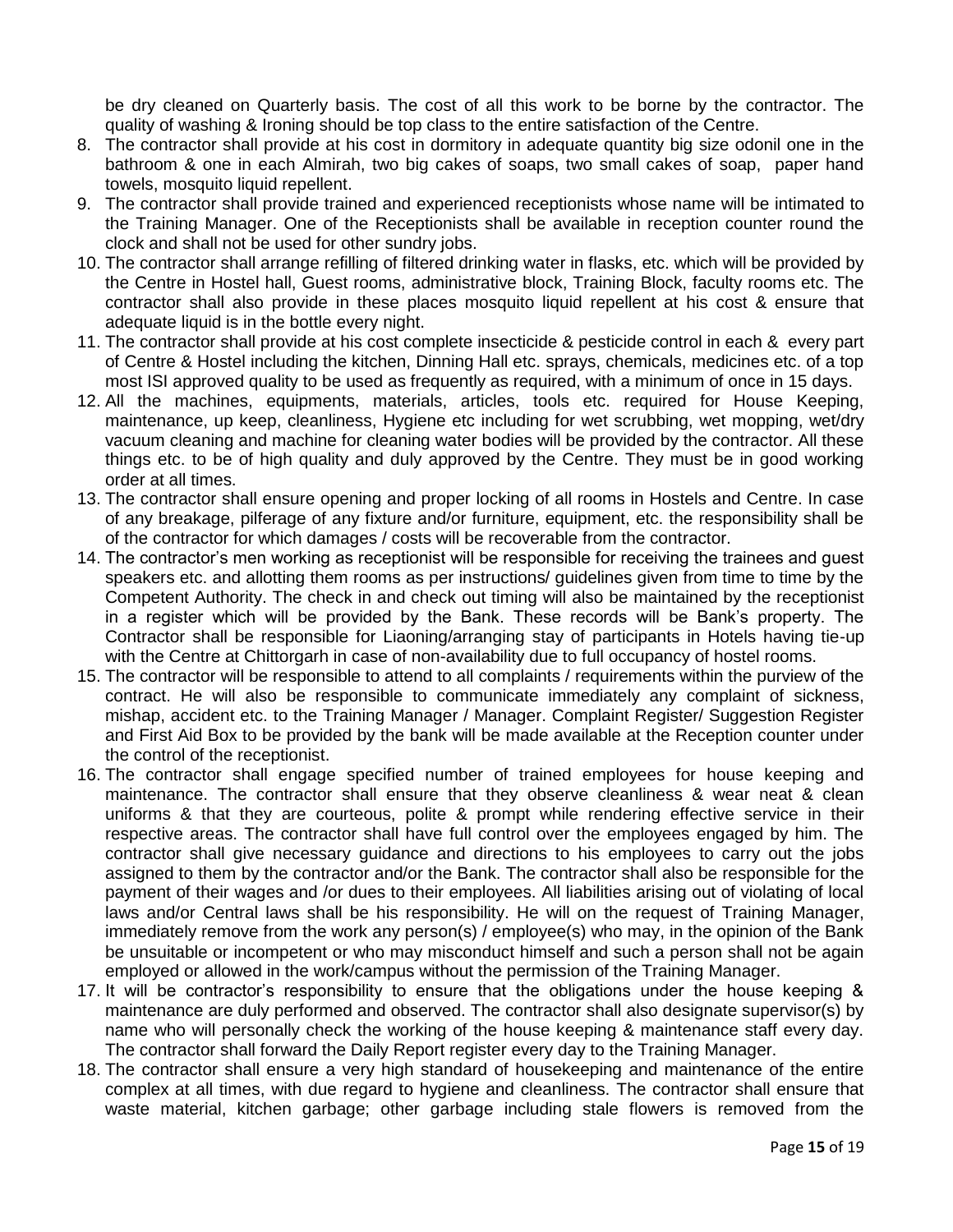premises daily and disposed of in the nearest MCF/authorized garbage bin, without any extra charges. In case of electricity cuts, to ensure starting of Bank's generator for the Centre.

- 19. The contractor shall be responsible for any loss due to theft/ pilferage of/ damage to the Bank's property, including any portion of the building under the contractor's occupation, or the fittings, fixtures, furniture, computer hardware or other equipment's entrusted in his charge, or any property belonging to the trainees/ guests, when such loss/ damage is, in the Bank's opinion, caused due to negligence or carelessness or any fault on contractor's part or that of his Manager / Supervisor or any of his employees, he shall be liable to pay to the Bank such amount in respect of such damage as may be assessed by the Principal or any other officer authorized in this regard.
- 20. In the event of normal shortage of water supply it will be contractor's responsibility to ensure that arrangements are made for storage of water in sufficient quantity for drinking, bathing, washing and toilet purposes. The contractor will for this purpose keep and maintain close contact with the respective departments/ persons to ensure smooth working of the water pump, tube well and the Municipal Supply.
- 21. The contractor shall not permit the Administrative Block or the Hostel Block or any portion thereof or any other area in the complex to be used for residential purpose by him and/or any of his employee, except the room/area specifically permitted by the Principal.
- 22. i) The contractor shall be liable to comply with all rules & regulations in respect of all the labor laws and statutory requirements, which are applicable or will become applicable in future.

ii) The contractor shall accept and bear full and exclusive liability for the payment of any or all, GST, charges, duties, expenses etc., now in force or hereafter imposed, increased and revised from time to time by the Central or State Govt. or by any other authority with respect to or covered by wages, salaries, or other compensations paid or payable to persons employed by the contractor.

iii) The contractor shall be responsible for proper maintenance of all vouchers, registers, records and accounts so far as these relate to the compliance of any statutory provisions/ obligations. The contractor shall be responsible for maintaining record pertaining to payment of Wages Act and also for depositing the P.F. contributions, if required, with authorities concerned.

iv) The contractor shall bind himself/his executors or administrators and shall indemnify and hold harmless the Bank, in respect of this contract, including all claims, damages proceedings, costs, charges and /or any expenses whatsoever which may be imposed, enforced or brought against the Bank or any of its directors, officers or employees for reasons of or consequent upon any breach or default on the part of contactor in respect of violation of any of the provisions of Laws/Acts/ Rules or regulations having the force of law or if any award of decision by any competent tribunal, court or authority in respect of the workmen or any one employed/ engaged by the contractor /subcontractor in connection with this contract. Such indemnity bond has to be furnished / executed on a non- judicial stamp paper as per applicable Stamp Act. The cost of such stamp paper, expenses etc. shall be borne by the contractor.

v) The contractor shall be responsible for all the claims of his employees and the employees of the contractor shall not make any claim whatsoever against the Bank. The contractor's workmen will not have any right whatsoever to get absorbed in the Bank.

vi) The contractor shall obtain adequate insurance policy in respect of his workmen to be engaged for the work, towards meeting the liability of compensation arising out of death/injury/disablement at work etc.

vii) The contractor shall provide weekly off /holidays to his workmen as per labor laws but it will be his responsibility to ensure uninterrupted services on all days.

- 23. In case the contractor, or any of his employees fails to fulfill his/ their obligations for any day or any number of days, to the satisfaction of the Bank, for any reason whatsoever, he shall pay by way of liquidated damages up to a sum of Rs. 5000/- per day for the entire number of such days and the Bank shall without prejudice to their other right and remedies, shall be entitled to deduct such damages from the money, if any, payable by them to the contractor.
- 24. All questions relating to the performance of the obligations under this agreement and all the disputes and differences, which shall arise either during or after the agreement period or other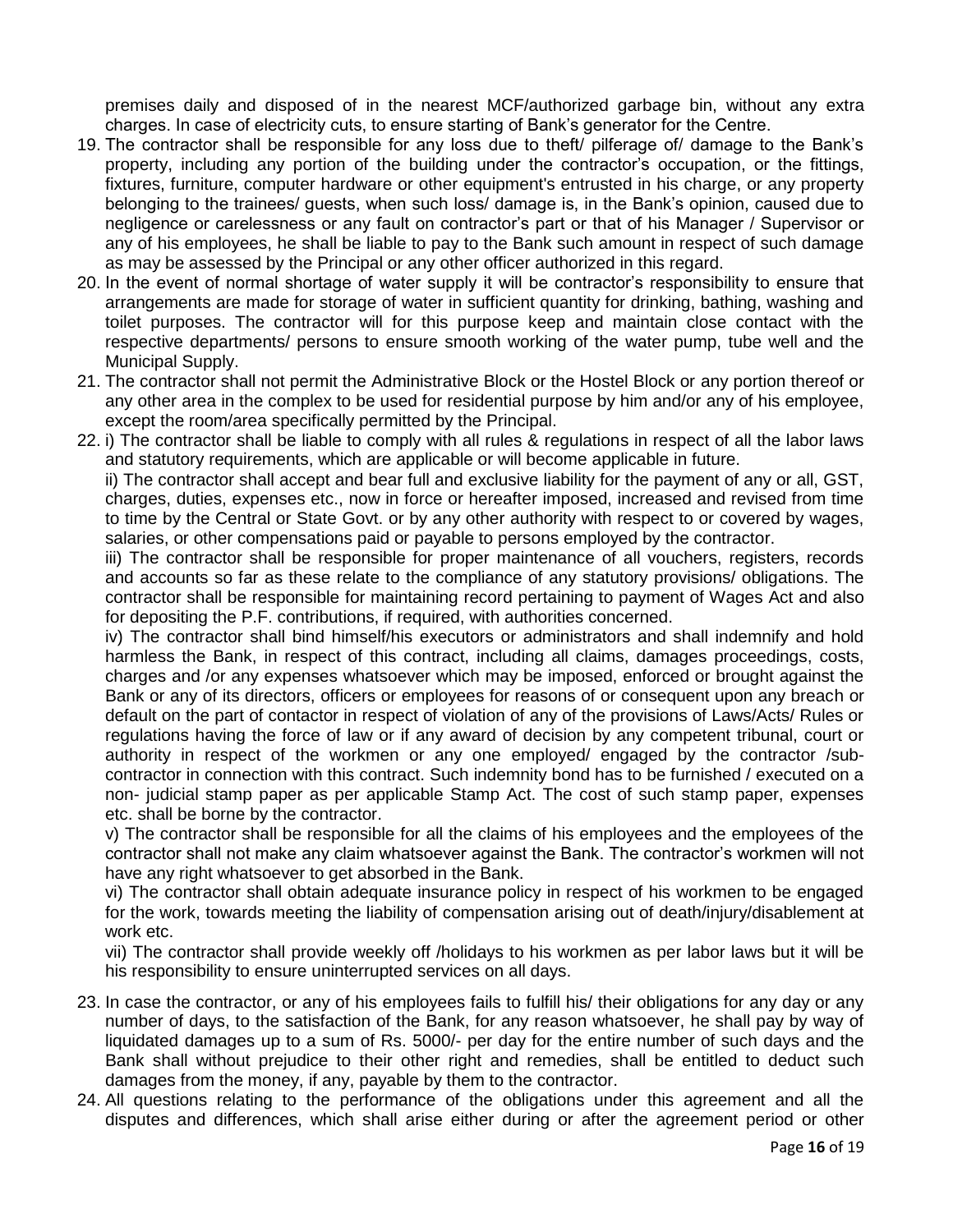matters arising out of or relating to this agreement or payment to be made in pursuance thereof, shall be referred to the Bank's Authorized Official whose decision shall be final, conclusive and binding on the parties to this agreement.

- 25. The contractor shall be paid at monthly intervals upon presenting his bill(s).
- 26. In case of any accident, necessitating medical aid to the residents, participants, guests etc. the first aid shall be attended by the contractor and all assistance / co-operation be rendered to the concerned resident etc. and matter reported immediately to Training Manager for necessary medical attention and other statutory formalities.
- 27. The Contractor shall bear GST, charges, levies or claims, whatsoever, as may be imposed by the State/Central Govt. or any local body or authority. The Contractor shall furnish such proof of payment, of compliance or the obligations including registration certificate, clearance certificate etc. as may be required by the Bank from time to time.
- 28. The Contractor shall obtain license(s), permit(s), consent(s), sanction(s) etc. as may be required or called for from/by local or any other authorities for doing such work. The Contractor shall comply with all applicable laws, rules and regulations in force.
- 29. The Contractor will ensure that his employees abide by the order of the Chairman/ Gen. Manager/ Regional Manager/Training Manager/Faculty members or Sr. Manager/ Manager for the purpose of discipline etc. Further the Bank authorities will have the discretion to utilize the services of the contractor staff as per the requirement of the Bank.
- 30. The contractor shall appoint trained Manager(s)/Supervisor(s) with good manners and with Housekeeping background who should be available round-the-clock for attending to the services and complaints and requirements of participants, visitors etc.
- 31. The Contractor shall provide summer and winter uniforms to his staff failing which the Bank may arrange to provide the same after recovering the actual expenses on uniforms from bills payable to the Contractor. The staff of the Contractor shall wear at all times, authenticated photo identity cards issued.
- 32. The Contractor shall issue appointment letters to all the persons employed by him in connection with performance of his contract for housekeeping services and furnish proof by submitting copies of such letters received by his employees, if asked for by the Bank. The appointment letter shall make clear that the concerned employee is the employee of the Contractor only and Baroda Rajasthan kshetriya Gramin Bank where House- keeping services are rendered has no obligation or any relationship as to employment or otherwise whatsoever with him.
- 33. The Contractor's employees will be allowed entry into the premises of the Bank with the specific permission of the Training Manager or any Officer authorized in this behalf.
- 34. The contractor shall be responsible for the proper behavior of all his staff (supervisory and workmen) and others and shall exercise a degree of control over them and in particular without prejudice to the said generality the contractor shall be bound to prohibit and prevent any employee (supervisory and workmen) from trespassing or acting in any way detrimental or prejudicial to the interest of the community or of the properties or occupier of lands or Properties in the neighborhood and in the event of such employees trespassing, the contractor shall be responsible for consequent claims or action for damages or injury or any other ground whatsoever. The decision of the officer authorized by the Bank in the matter whatsoever under this clause shall be final and binding on the Contractor.
- 35. The Bank may provide a storeroom for storing the material to be utilized for Housekeeping and maintenance services.
- 36. The contractor shall not use the Bank's premises for any other activity except the purpose for which it has been provided for.
- 37. The premises with fittings and fixtures, furniture, equipment etc. provided to the Contractor are the property of Bank. The contractor shall have no right on any of these and shall place them back at the disposal of the Bank when demanded. The contractor shall be responsible for the safe custody and proper use and maintenance of all equipment's and properties of Bank, whether movable or immovable. Any damage caused to the equipment's or properties shall be made good by the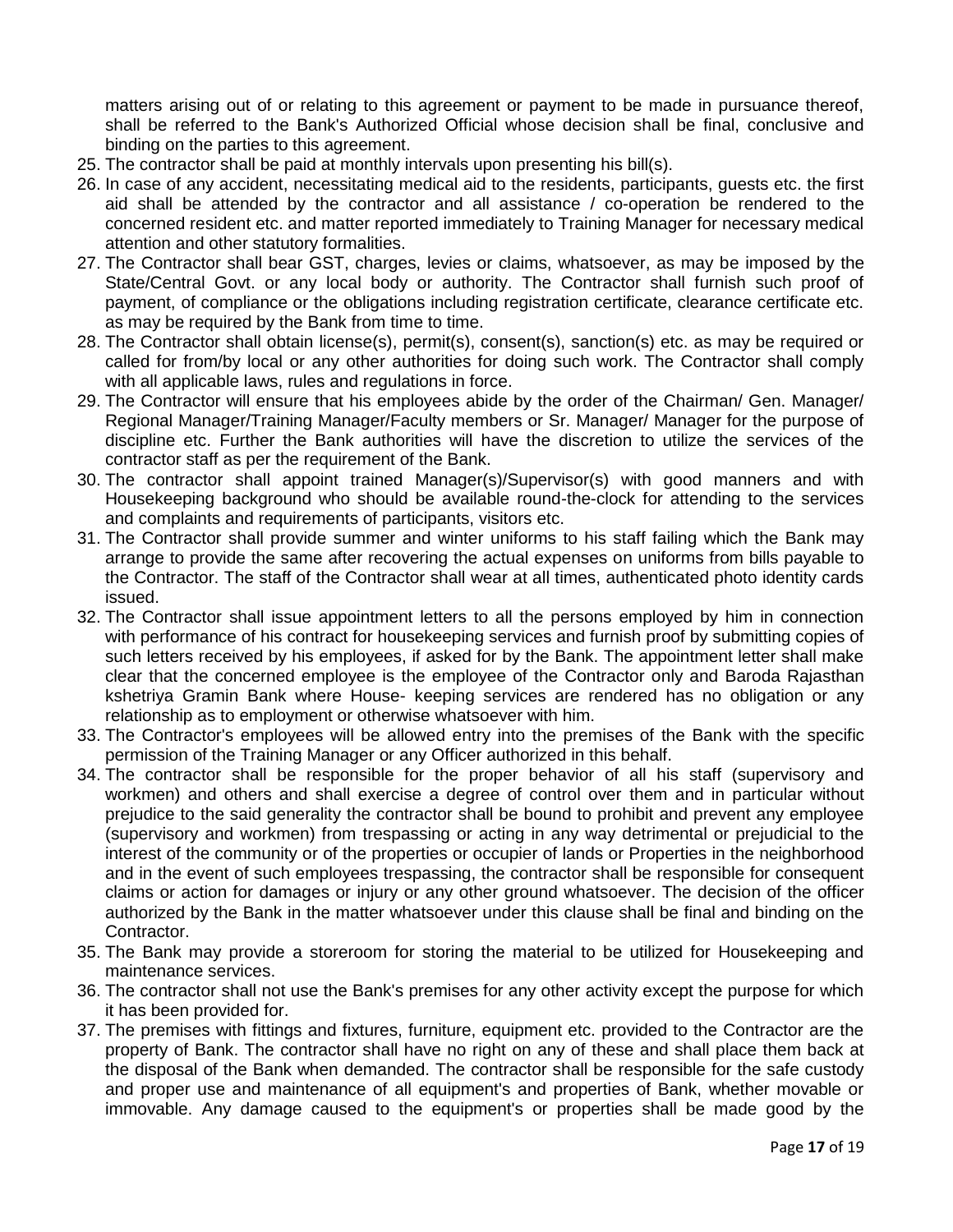contractor immediately to the Bank without any loss of time, failing which the cost of equipment's, properties etc. will be recovered from his bills or from other means as deemed fit by the Bank. On such recovery, if security deposit gets reduced, the same has to be made good by the contractor. Failure of equipment etc. will not be an excuse for not providing service.

- 38. Nothing contained in this contract is intended to be nor shall be construed to be a grant, demise or assignment in the Law of premises or any part thereof by the Bank to the Contractor or his employees and the Contractor and his employees shall vacate the same on the termination of the contract period either by efflux of time or otherwise.
- 39. The Bank reserves the right to audit accounts of the contractor and check the stock position of the raw materials and other articles as and when desired.
- 40. The price/rates quoted, agreed and accepted by the contractor shall remain fixed and shall not be subject to any variation during the period of contract. The rates quoted shall be deemed to include and cover all costs, expenses and liabilities of every description and all risks of every kind of action to be taken in performing the contract. The Contractor shall be deemed to have known the nature, scope, magnitude and extent of services to be rendered and materials to be procured, though the contract documents may not fully spell out all the details.
- 41. If at any time from the commencement of the contract, the Bank for any reason whatsoever does not require the whole part of the services as specified in the contract, the authorized officer of the Bank shall give a notice in writing of the fact to the contractor who shall have no claim to any payment or compensation, whatsoever, on account of any loss or disadvantage which he might have suffered from fulfillment of the contract in full. Further, the contractor shall not have any claim for compensation by the reason of any alterations having been made in the original contract.
- 42. In the event of sudden failure, neglect, dislocation or stoppage of the services by the contractor, the Bank may get the work done from some other agency or department at the risk and cost of the contractor without prejudice to its rights to enforce performance in respect of the rest of the work. The contractor shall in such event, pay to the Bank the additional cost incurred for having such work done from some other agency. Without prejudice to any other rights, which the Bank may have in this behalf either under this contract or under law, the Bank may terminate the contract by giving one month notice in writing to the contractor and in such an event the contractor shall have no claim for any loss or damage against the Bank.
- 43. If for any reason, the contractor abandons providing services in the Centre without the permission of the Bank, the authorized officer of the Bank will be at liberty to break open the lock and make inventory of the articles. Such an inventory shall be final and binding on the contractor for all purposes. The Bank will also be at liberty to make alternative arrangements for provision of services in the Centre at the risk and cost of the contractor.
- 44. In case, the Contractor assigns or sub-contracts this contract without written approval of the Bank or in case the performance of the Contractor is found unsatisfactory in case of contravention by the contractor of any of the terms & conditions contained herein and Schedules hereto, the Bank shall have the right to terminate the contract without giving any notice to the Contractor. General Manager or Training Manager shall be the authority to decide and judge the quality of service rendered by the Contractor and his decision will be fully binding on the Contractor.
- 45. The contract can be terminated as provided in clause 46 (without notice) or by efflux of time or earlier by one month notice at the option of the Bank as the case may be. The contractor shall also have the option to terminate the contract after giving three month's notice to the Bank. If during the currency of the contract, any Govt. notification prohibits employment of contract labor for housekeeping and maintenance services, the contract shall come to an end forthwith and no compensation shall be paid to the contractor.
- 46. If at any stage during the period of the contract any case involving moral turpitude is instituted in court against the contractor or its personnel, the Bank reserves the exclusive and special right to terminate the contract without any notice to the contractor and in such event, the contractor will not be entitled to any compensation from the Bank.